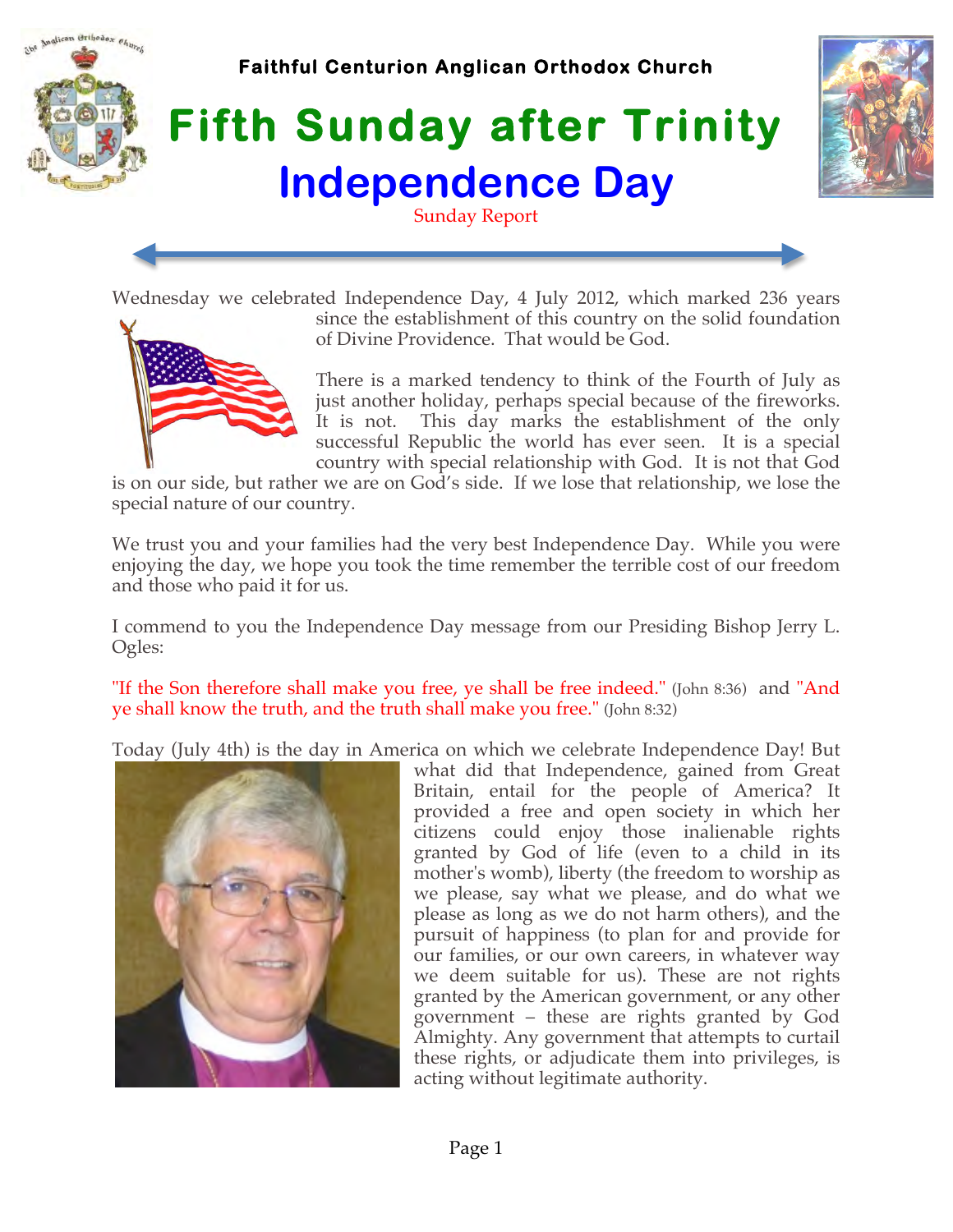We should never forget this country was founded upon Christian and Biblical principles (notwithstanding the recent words of a President who wishes to deny that America is still a Christian nation). An old friend of mine who is also a staunch patriot and lover of the American Way, has spent much time and treasure in sharing artifacts and documents of our founding as a nation. He is the Rev. James Flanagan of Philadelphia! He sent to my church for posting a beautiful copy of George Washington's Prayer at Valley Forge which we have been honored to display at St Andrews:

"Almighty God; We make our earnest prayer that Thou wilt keep the United States in Thy holy protection; that Thou wilt incline the hearts of the citizens to cultivate a spirit of subordination and obedience to government; and entertain a brotherly affection and love for one another and for their fellow citizens of the United states at large. And finally that Thou wilt most graciously be pleased to dispose us all to do justice, to love mercy, and to demean ourselves with that charity, humility, and pacific temper of mind which were the characteristics of the Divine Author of our blessed religion, and without a humble imitation of whose example in these things we can never hope to be a happy nation. Grant our supplication, we beseech thee, through Jesus Christ our Lord. Amen" ~ George Washington

A report released in May 2011 by Harvard University entitled, "Shaping the Nation: Estimating the Impact of Fourth of July Using a Natural Experiment," finds Republicans benefit more from Fourth of July parades and activities than do Democrats. The study reveals young people below the age of eighteen who attended at least one patriotic celebration on the 4th of July are more likely to vote and support the Republican Party. I will leave the reader to draw the proper conclusion to this report whose aim is likely to discourage patriotic celebrations as threatening to the socialist agenda. Perhaps the display of Nativity Scenes and Easter Crosses might have a similar detrimental impact on the atheist faith as well.

No President should denigrate our Christian heritage or the values which made our nation great. Unless America is a Christian nation in the hearts of her people, and not the lips of a President, we may not be so. But as long as we hold dear those truths in our hearts to be self-evident that underpinned our founding as a nation, we shall ever remain strong and free.

It appears we have ventured far from those principles for which our forefathers fought and died to establish us as a Nation. The answer to our apostasy is not in whom we send to Washington to represent us – it lies in the hearts of the American people themselves to reaffirm. If America returns to God who gave us liberty, we shall find those to represent us in Washington whose values are likewise based on biblical and Constitutional principles. My prayer is that God will once again shed His Light on Thee, America!

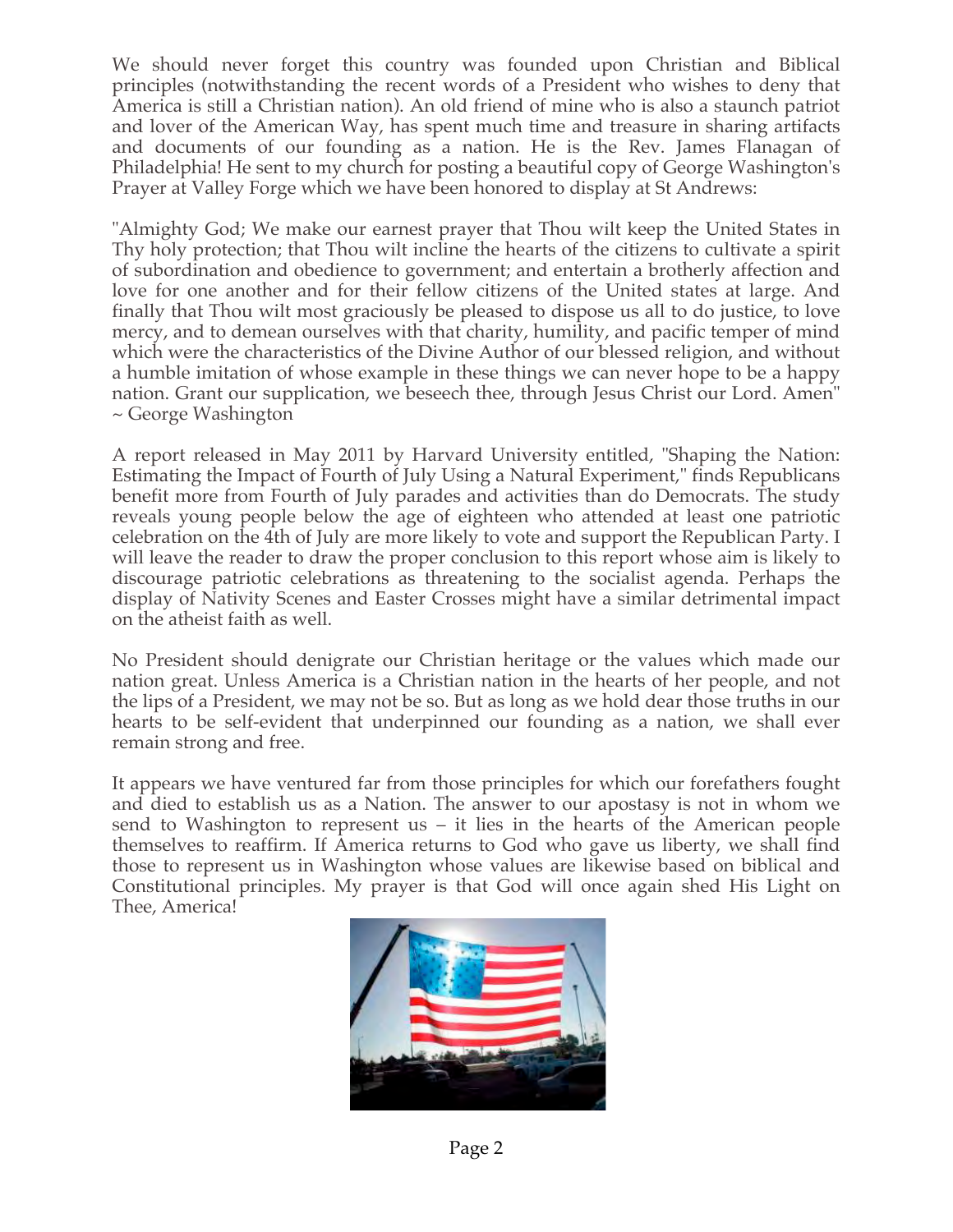

The Anglican Church, being founded on the principal of one nation, one church, holds patriotism and true love of country in great regard. It is quite interesting that the majority of the Founding Fathers were members of the Church of England and transferred their national church identity to what became the Protestant Episcopal Church of the United States. Like Henry VIII and Thomas Cranmer, they saw the need for a national church. Not a captive arm of the government, but a link to God for the people of the nation.

We hold our Independence Day dear to our hearts and it is one of our religious feasts or holidays. A proper Red Letter Day!

The Independence Day Propers are found on Page 263-264.

Independence Day. [July 4.] *The Collect.*

ETERNAL God, through whose mighty power our fathers won their liberties of old; Grant, we beseech thee, that we and all the people of this land may have grace to maintain these liberties in righteousness and peace; through Jesus Christ our Lord. **Amen. O**

Dru Arnold read the Epistle, which came from the Tenth Chapter of the Book of Deuteronomy beginning at the Seventeenth Verse:

**HE LORD** your God is God of gods, and Lord of lords, a great God, a mighty, and a terrible, which regardeth not persons, nor taketh reward: he doth execute If the judgment of the fatherless and widow, and loveth the stranger, in giving him **FOORD** your God is God of gods, and Lord of lords, a great God, a mighty, and a terrible, which regardeth not persons, nor taketh reward: he doth execute the judgment of the fatherless and widow, and loveth the stranger, Egypt. Thou shalt fear the LORD thy God; him shalt thou serve, and to him shalt thou cleave, and swear by his name. He is thy praise, and he is thy God, that hath done for thee these great and terrible things, which thine eyes have seen..

Today's Gospel started in the Fifth Chapter of the Gospel according to Saint Matthew beginning at the Forty-Third Verse:

**ESUS** said, Ye have heard that it hath been said, Thou shalt love thy neighbour, and hate thine enemy. But I say unto you, Love your enemies, bless them that curse you, **TESUS** said, Ye have heard that it hath been said, Thou shalt love thy neighbour, and hate thine enemy. But I say unto you, Love your enemies, bless them that curse you, do good to them that hate you, and pray for them wh persecute you; that ye may be the children of your Father which is in heaven: for he maketh his sun to rise on the evil and on the good, and sendeth rain on the just and on the unjust. For if ye love them which love you, what reward have ye? do not even the publicans the same? And if ye salute your brethren only, what do ye more than others? do not even the publicans so? Be ye therefore perfect, even as your Father which is in heaven is perfect.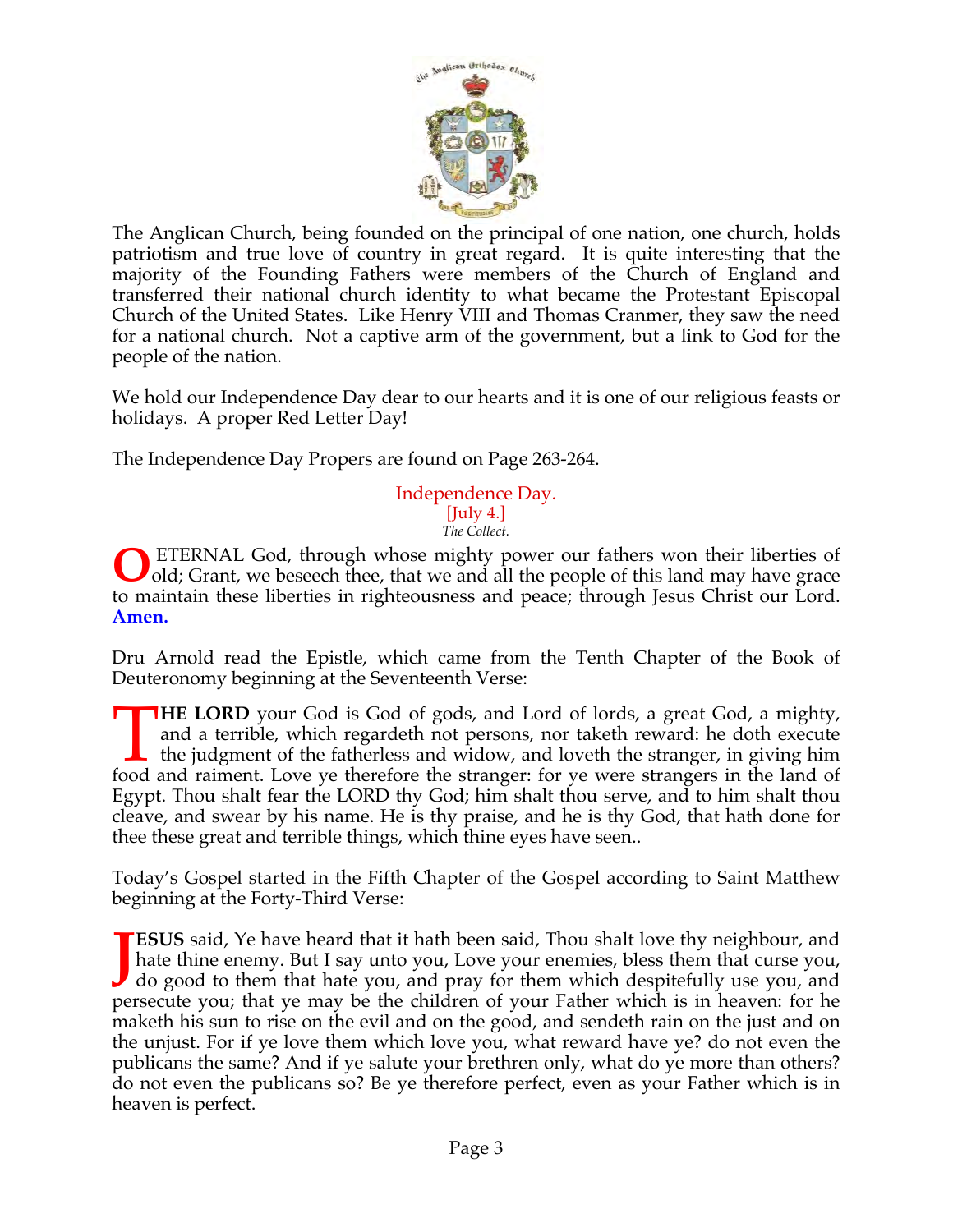# **Fifth Sunday after Trinity**

Sunday Report

Today we celebrated the Fifth Sunday after Trinity Sunday. Summer is here, sunrise temperature on Mount Olympus was 58°F, by the time church ended the mercury had climbed to 86°F, all under bright blue and clear skies. We ended up with 2 people present for the service as Jack Arnold is still visiting the Thomas Family in Guam until next week. Jack's Travel Log is here: http://poshkandaroog.blogspot.com/

# *Gathering Song*

Dru Arnold played *Amazing Grace* for the gathering song.

# *Amazing Grace*

Amazing Grace, how sweet the sound That saved a wretch like me! I once was lost, but now am found Was blind, but now I see.

'Twas grace that taught my heart to fear, And grace my fears relieved; How precious did that grace appear The hour I first believed!

Thro' many dangers, toils and snares, I have already come 'Tis grace has brought me safe thus far And grace will lead me home.

When we've been there ten thousand years, Bright shining as the sun, We've no less days to sing God's praise Than when we've first begun.



We try to pick our gathering songs to have a wonderful message, be easy to sing and suitable for guitar accompaniment. But with Jack gone, Dru is playing the organ for the songs. *Amazing Grace* seems to be the parish favorite, as well as Hap's.

#### *Propers*

Each Sunday there are Propers: special prayers and readings from the Bible. There is a Collect for the Day; that is a single thought prayer, most written either before the refounding of the Church of England in the 1540s or written by Bishop Thomas Cranmer, the first Archbishop of Canterbury after the re-founding.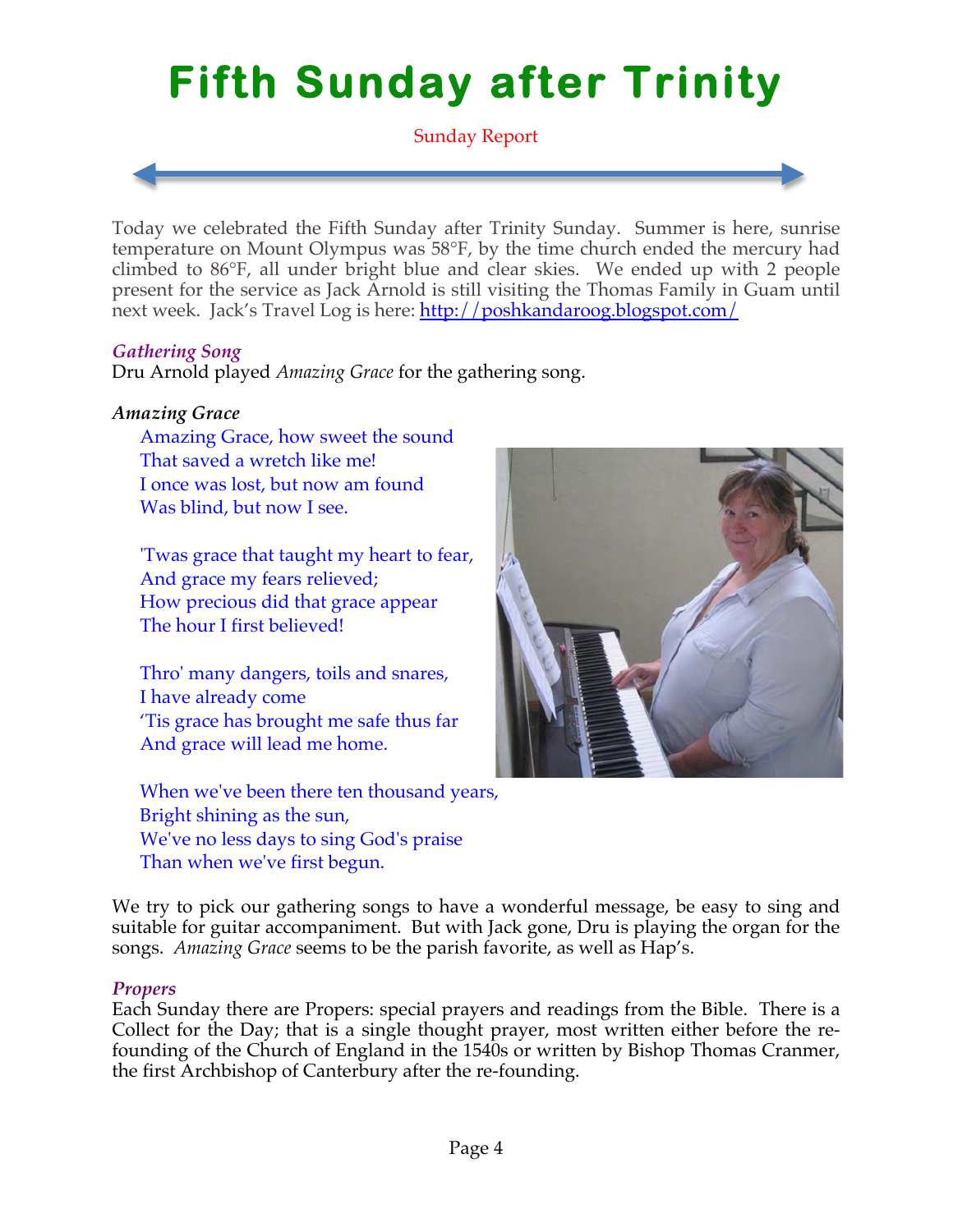The Collect for the Day is to be read on Sunday and during Morning and Evening Prayer until the next Sunday. The Epistle is normally a reading from one of the various Epistles, or letters, in the New Testament. The Gospel is a reading from one of the Holy Gospels; Matthew, Mark, Luke and John. The Collect is said by the minister as a prayer, the Epistle can be read by either a designated reader (as we do in our church) or by one of the ministers and the Holy Gospel, which during the service in our church is read by an ordained minister or our Deacon Striker.

The propers are the same each year, except if a Red Letter Feast, that is one with propers in the prayerbook, falls on a Sunday, then those propers are to be read instead, except in a White Season, where it is put off. Red Letter Feasts, so called because in the Altar Prayerbooks the titles are in red, are special days. Most of the Red Letter Feasts are dedicated to early saints instrumental in the development of the church, others to special events. Some days are particularly special and the Collect for that day is to be used for an octave (eight days) or an entire season, like Advent or Lent.

The Propers for today are found on Page 195-196, with the Collect first:

# The Fifth Sunday after Trinity.

# *The Collect.*

**RANT**, O Lord, we beseech thee, that the course of this world may be so peaceably GRANT, O Lord, we beseech thee, that the course of this world may be so peaceably ordered by thy governance, that thy Church may joyfully serve thee in all godly quietness; through Jesus Christ our Lord. *Amen*.

Dru Arnold read the Epistle, which came from the Third Chapter of the First Epistle of

Saint Peter beginning at the Eighth Verse. Peter tells to be of one mind, have compassion and pity for each other, to be courteous, to give good to all our brethren, to return good for evil, to seek peace, to do good, not just talk good. Peter tells us to not only talk the talk, but walk the walk. To put ourselves in others' places, understand when they fall short and make good things happen.

**E** ye all of one mind, having compassion one of another, love as brethren, be pitiful, be courteous: not **E** ye all of one mind, having compassion one of another, love as brethren, be pitiful, be courteous: not rendering evil for evil, or railing for railing: but contrariwise blessing; knowing that ye are thereunto called, that ye should inherit a blessing. For he that will love life, and see good days, let him refrain his tongue from evil, and his lips that they speak no guile: let him eschew evil, and do good; let him seek



peace, and ensue it. For the eyes of the Lord are over the righteous, and his ears are open unto their prayers: but the face of the Lord is against them that do evil. And who is he that will harm you, if ye be followers of that which is good? But and if ye suffer for righteousness' sake, happy are ye: and be not afraid of their terror, neither be troubled; but sanctify the Lord God in your hearts.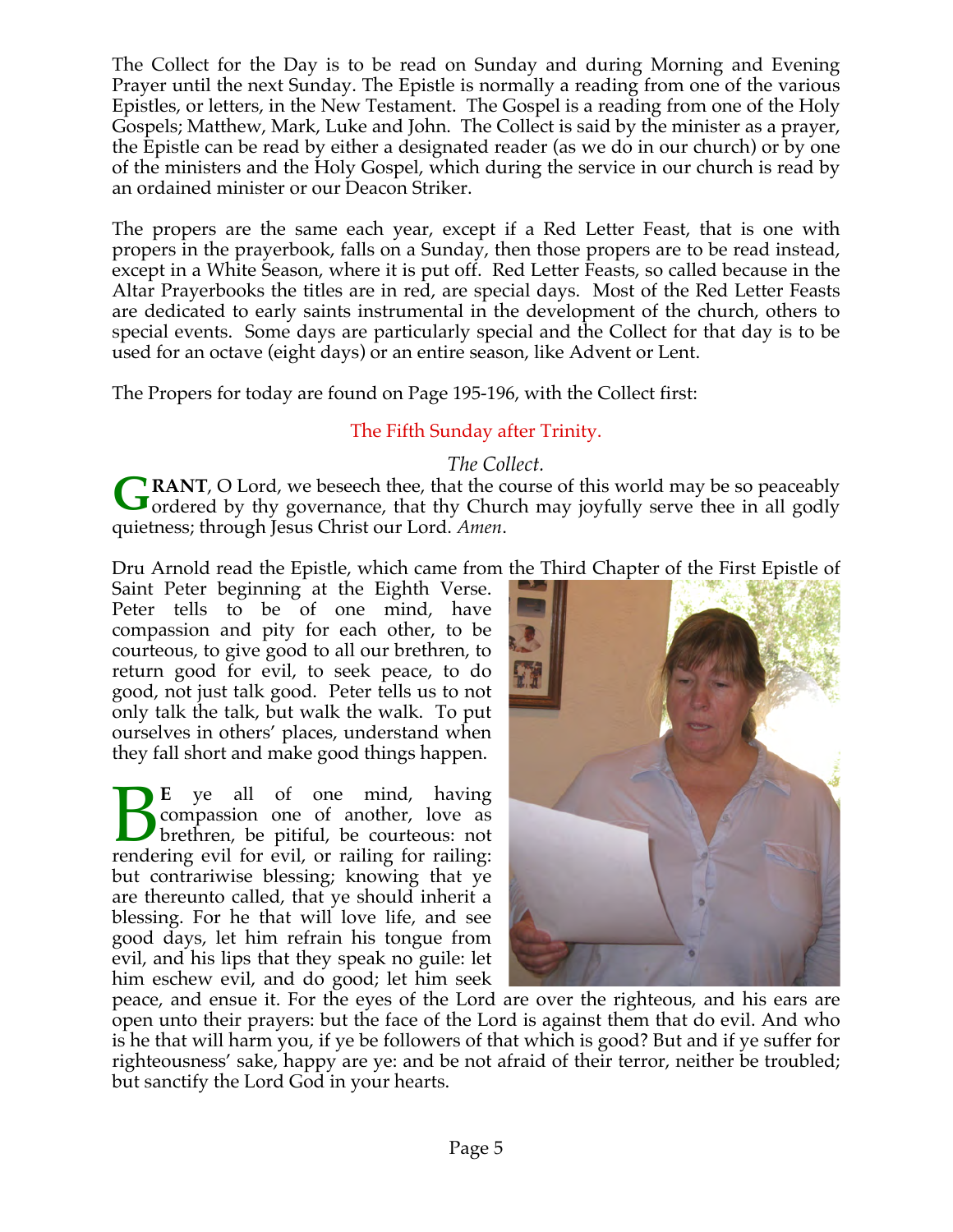Today's Holy Gospel started in the Fifth Chapter of the Gospel according to Saint Luke

beginning at the First Verse. This is one of the classic stories of Jesus in the Bible. Jesus had gone down to Lake Gennesaret to pray and then speak to the people. As they pressed in on him, he asked Simon Peter to use his boat as a speaking platform. Speaking from a small boat near the beach is almost like speaking in an amphitheatre. When he finished talking to the people, he told Simon Peter to go out and set his nets. Simon pointed out they had fished all night with no result, but at His word, he would set his net. The net gathered an incredible catch that Simon Peter and his friends could not board. At that point, it was clear to Simon Peter he was in the presence of one far greater than himself. He fell to his knees, saying, "Depart from me; for I am a sinful man, O Lord." Then Jesus said, "Fear not; from henceforth thou shalt catch men." From then on Simon Peter followed Jesus.



Do not misunderstand, every day Jesus speaks to you telling you what to do. It is your choice, you can listen like Simon Peter, or you can ignore Jesus. He has the pony for the lottery. He wants to give it to you, all you have to do is accept. While He is a bit more subtle than a Drill Instructor, the question is the same, "Can you hear me?"

There are none so deaf as those who will not hear.

T came to pass, that, as the people pressed upon him to hear the word of God, he stood by the lake of Gennesaret, and saw two ships standing by the lake: but the fishermen were gone out of them, and were washing their nets. And he entered into one of the ships, which was Simon's, and prayed him that he would thrust out a little from the land. And he sat down, and taught the people out of the ship. Now when he had left speaking, he said unto Simon, Launch out into the deep, and let down your nets for a draught. And Simon answering said unto him, Master, we have toiled all the night, and have taken nothing: nevertheless at thy word I will let down the net. And when they had this done, they inclosed a great multitude of fishes: and their net brake. And they beckoned unto their partners, which were in the other ship, that they should come and help them. And they came, and filled both the ships, so that they began to sink. When Simon Peter saw it, he fell down at Jesus' knees, saying, Depart from me; for I am a sinful man, O Lord. For he was astonished, and all that were with him, at the draught of the fishes which they had taken: and so was also James, and John, the sons of Zebedee, which were partners with Simon. And Jesus said unto Simon, Fear not; from henceforth thou shalt catch men. And when they had brought their ships to land, they forsook all, and followed him.  $\prod_{\text{one}}$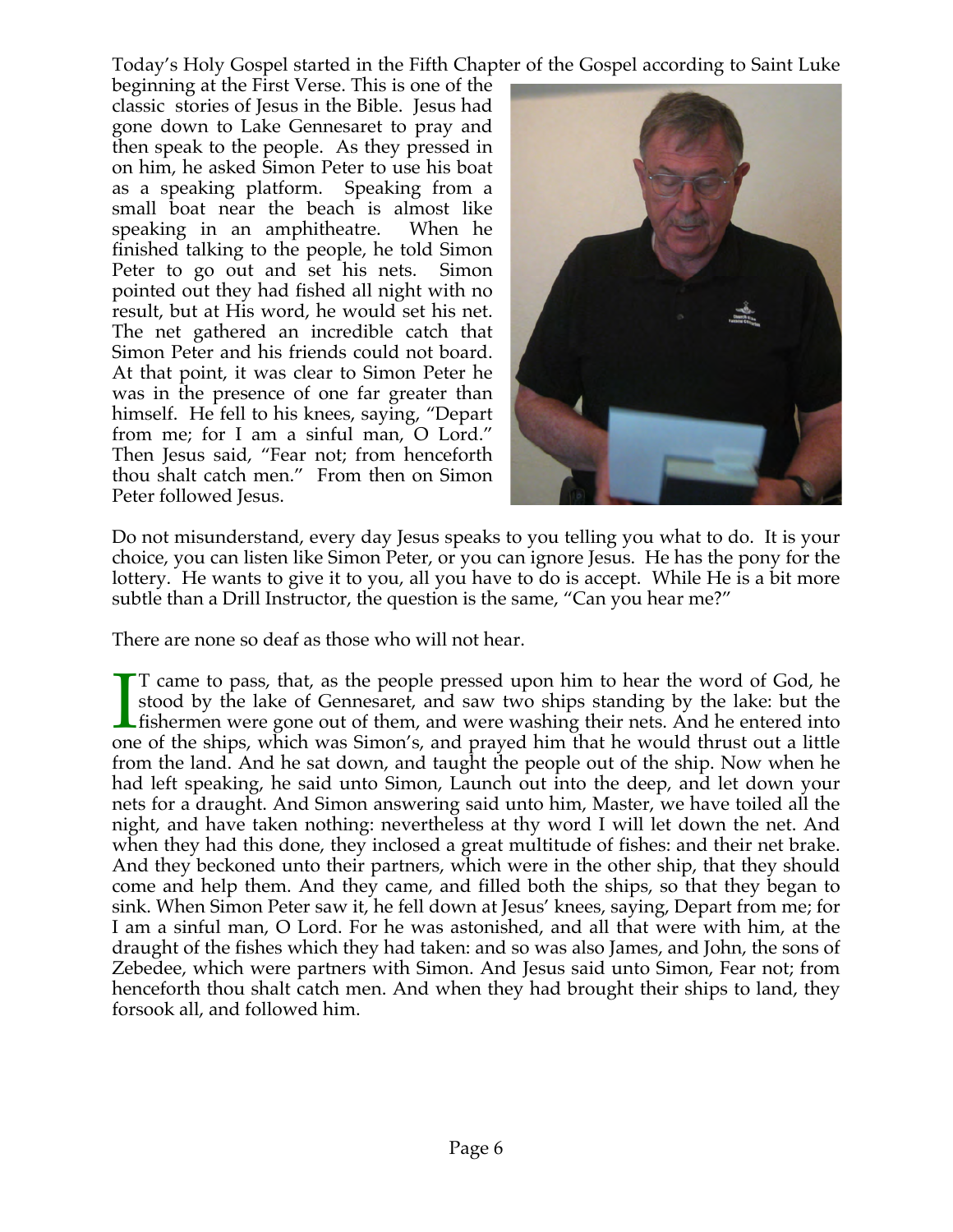## *Sermon – Time and Action*

Today's sermon discussed the Collect, Epistle and Gospel. It is partially contained in the forewords above.

Consider these words from the Collect:

… the course of this world may be so peaceably ordered by thy governance, that thy Church may joyfully serve thee in all godly quietness …

In the Collect, we ask that this world might follow God's will. Why? Because in those places where it does, we find happiness and joy. It is that simple, it means more, reflect on that. After all, Amazing, is it not? Since the Garden, it has always been one of the two same choices:

1. We follow God's Will for us, we do what is good for us, individually and as a

people or a country. It is hard work, but easier than we imagined; we prosper when all goes well. It was all our doing, we are happy because we were so smart.

2. We ignore God's instructions, doing what we want to do, not what we are supposed to do. It turns out to be way harder than we thought possible, in the end everything turns to weasel spit. It was not our fault, it was God's fault, He is punishing us.

3. As long as we are human, imperfect creatures with free will, it will never change for humanity. But, we can. We can learn from the past and live for the future in Him who gave His Life that we might be free eternally.

So, how do we make our little part of this world follow God's will? Peter tells to be of one mind, have compassion and pity for each other, to be courteous, to give good to all our brethren, to return good for evil, to seek peace, to do good, not just talk good. Peter tells us to not only talk the talk, but walk the walk. To put ourselves in others' places, understand when they fall short and make good things happen.

So, just how do we make good things happen? Fairly simple, do what God asks! Don't figure out ways to seem to do what He asks, while doing what you want. Consider when Jesus told Simon Peter to go out and set his nets. Simon was tired, he was hungry, he had fished all night with no result. After making excuses, he decided to do what he was told! The net gathered an incredible catch that Simon Peter and his friends could not board.

That is what happened to Simon Peter; that is what will happen to you, if you will but listen.

Do not misunderstand, every day Jesus speaks to you telling you what to do. It is your choice, you can listen like Simon Peter or you can ignore Jesus. He has the pony for the lottery. He wants to give it to you, all you have to do is accept. While He is a bit more subtle than a Drill Instructor, the question is the same, "Can you hear me?"

There are none so deaf as those who will not hear.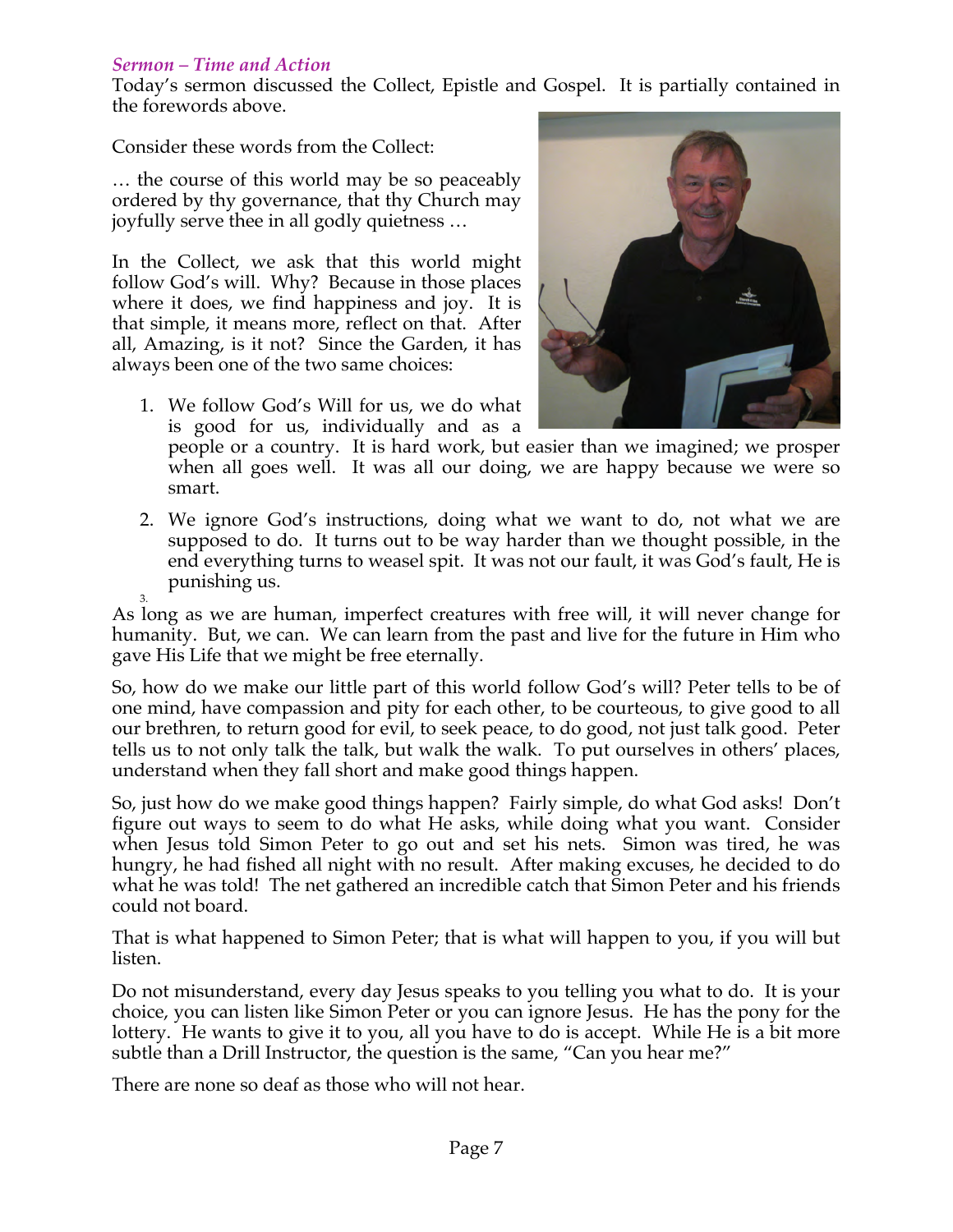#### *Bishop Ogles' Sermon*

We are oft fortunate to get copies of Bishop Jerry's sermon notes. Today is one of those

Sundays. Today's sermon starts off with the collect. It will give you a lot to consider in your heart.

#### **Sermon Notes**

Fifth Sunday after Trinity 8 July 2012, Anno Domini

#### The Fifth Sunday after Trinity.

*The Collect.*

**RANT**, O Lord, we beseech thee, that the course of **GRANT**, O Lord, we beseech thee, that the course of this world may be so peaceably ordered by thy governance, that thy Church may joyfully serve thee in all godly quietness; through Jesus Christ our Lord. *Amen*.



*1 And it came to pass, that, as the people pressed upon him to hear the word of God, he stood by the lake of Gennesaret, 2 And saw two ships standing by the lake: but the fishermen were gone out of them, and were washing their nets. 3 And he entered into one of the ships, which was Simon's, and prayed him that he would thrust out a little from the land. And he sat down, and taught the people out of the ship. 4 Now when he had left speaking, he said unto Simon, Launch out into the deep, and let down your nets for a draught. 5 And Simon answering said unto him, Master, we have toiled all the night, and have taken nothing: nevertheless at thy word I will let down the net. 6 And when they had this done, they inclosed a great multitude of fishes: and their net brake. 7 And they beckoned unto their partners, which were in the other ship, that they should come and help them. And they came, and filled both the ships, so that they began to sink. 8 When Simon Peter saw it, he fell down at Jesus' knees, saying, Depart from me; for I am a sinful man, O Lord. 9 For he was astonished, and all that were with him, at the draught of the fishes which they had taken: 10 And so was also James, and John, the sons of Zebedee, which were partners with Simon. And Jesus said unto Simon, Fear not; from henceforth thou shalt catch men. <sup>11</sup> And when they had brought their ships to land, they forsook all, and followed him*. (Luke 5:1-11)

 Jesus is once again by the shores of Galilee (Gennesaret). As usual, people of all stripes are pressing around Him, either for the sake of healing and hearing, or for a glimpse at a popular figure. Many today are no different from this latter crowd. They enjoy the `popularity' of Christ and being `called' Christian. Have you ever asked yourself what it is about Christ that most appeals to your own heart? Is it itching ears you have to hear a new word, or is it the Word of Truth that you truly seek?

 We observe in today's Gospel text the third call of Peter, James, Andrew and John – this time to Apostleship. There were two previous calls of increasing import – John 1:35- 42 & Matt 4:18-22. This third is the chief call. It is much like our level of ministry in Holy Orders.

 *2 And saw two ships standing by the lake: but the fishermen were gone out of them, and were washing their nets.* The ships of fishermen usually dock in the morning after a long and weary night of fishing. Night is the best time to fish for fish, **and it is the best time to fish for men**. Those who walk in darkness have great need of Light, and this Light we present to them so that "*The people who sat in darkness have seen a great*  Light" and that Light is Christ! Fish are easily caught at night due to the dangers of limited vision. Those who walk in darkness as well fall prey to the snares of the devil.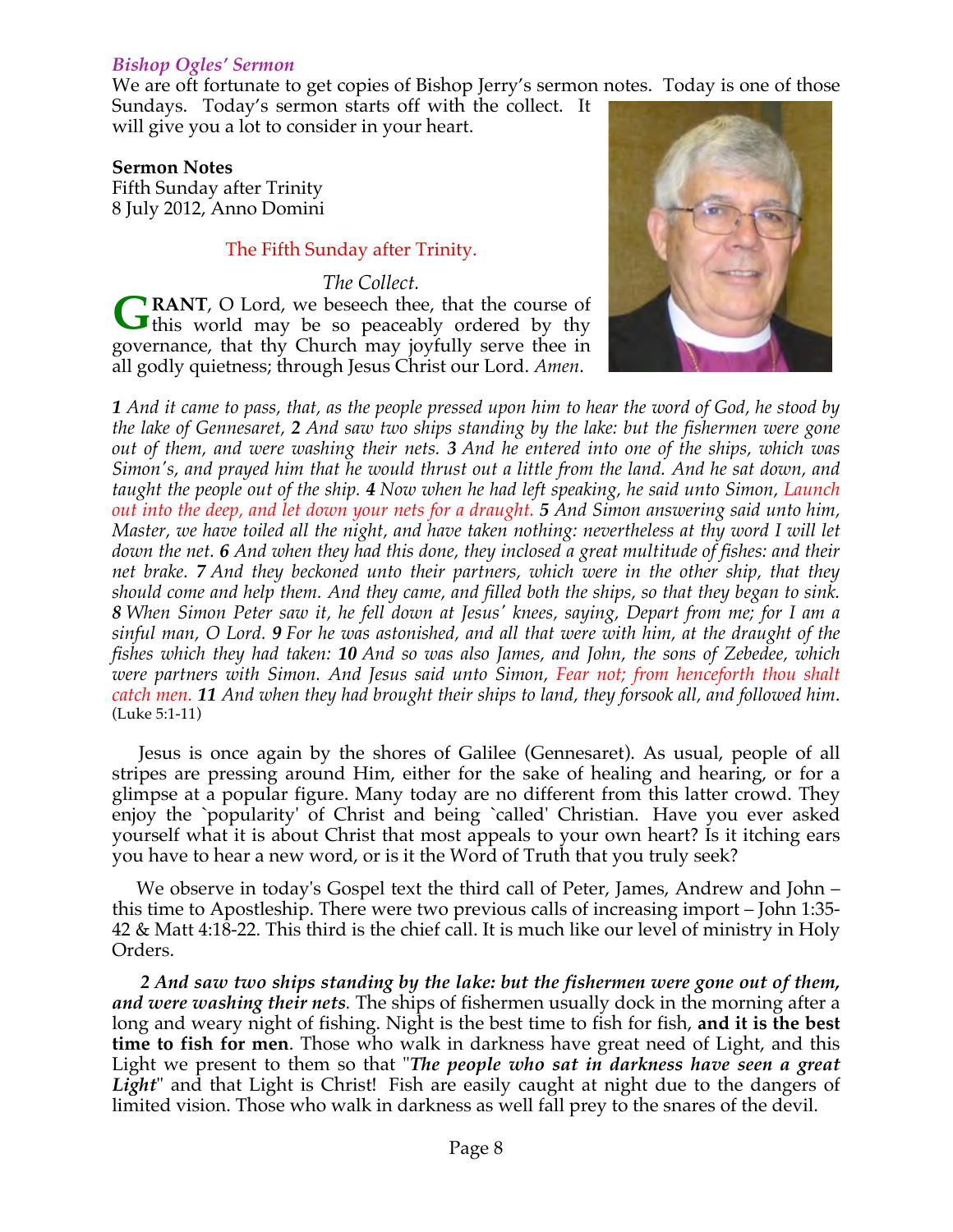The two ships are notable. The one into which Jesus steps are much like the Jewish nation to which He came first. The second is like unto the Gentile nations. In the end, both who follow Him are filled to capacity with great blessing.

#### *3 And he entered into one of the ships, which was Simon's, and prayed him that he would thrust out a little from the land. And he sat down, and taught the people out of the ship.*

 The multitudes are great and press closely on Christ. He can hardly move an elbow for the press. He enters Simon's ship and asked him to cast out some short distance from the shore. This vantage point will separate Him from the crowd and its worldly concerns of His popular appeal. They represent the world, and He sits apart from the world and preaches to those who stand in it. It is often necessary for a minister to separate himself from the petty politics of the parish and get a deep-seated stand on the Word of God that he may preach with power and conviction, unmoved by public opinion.

 Jesus, unlike many modern "Jumping Jacks of the Pulpit", often sat down to preach and teach. He spoke in even and calm accents. He sat as one having authority and not needing to scream to awaken heaven and hell to His Person.

 Jesus now gives a command that would seem ridiculous to a seasoned fisherman of little or no faith: *4 Now when he had left speaking, he said unto Simon, Launch out into the deep, and let down your nets for a draught*. It might seem at first strange that so common a teacher as Jesus could command the immediate obedience of rough men of the sea, but Jesus was no common teacher, and His disciples would be, no more, rough men of the sea. Christ, through the disciples' knowledge of Him gleaned from past observation, commanded respect, obedience, and action. He has full authority over the lives of those who consider themselves His disciples – that includes you and me.

 The bright morning sun would preclude a reasonable possibility of catching fish; yet, these fishermen knew that whatever Christ commanded was reasonable even if a miracle were required to bring about the result.

Of course, obedience to Christ will always result in munificent reward.

 Do not simply "launch out", but also "let down you nets," and not simply "let down your nets", but let them down for a draught of fish! Even if God's commands may seem unreasonable to us, we obey to the letter and wait for the miracle.

 We might prefer to fish for bait fish along the near shore, but Christ commands us to launch out far into the deep – that is where the large catches are made – Africa, India, Asia, America, the darkly lit streets of New York!

So what response do we expect from a faithful disciple?

 *5 And Simon answering said unto him, Master, we have toiled all the night, and have taken nothing: nevertheless at thy word I will let down the net.* The labors of the hands of men profit nothing apart from the hand of the Lord working in, and through, him. Working all the long night will avail no riches in heaven unless it is in obedience to God's Word.

 Even though the disciple has labored all night, at the opportune time for fishing, and achieved nothing at all, yet, the Lord's commands are not empty of meaning. Peter acknowledges that he has failed in his own strength to catch any fish, but, "*at Thy*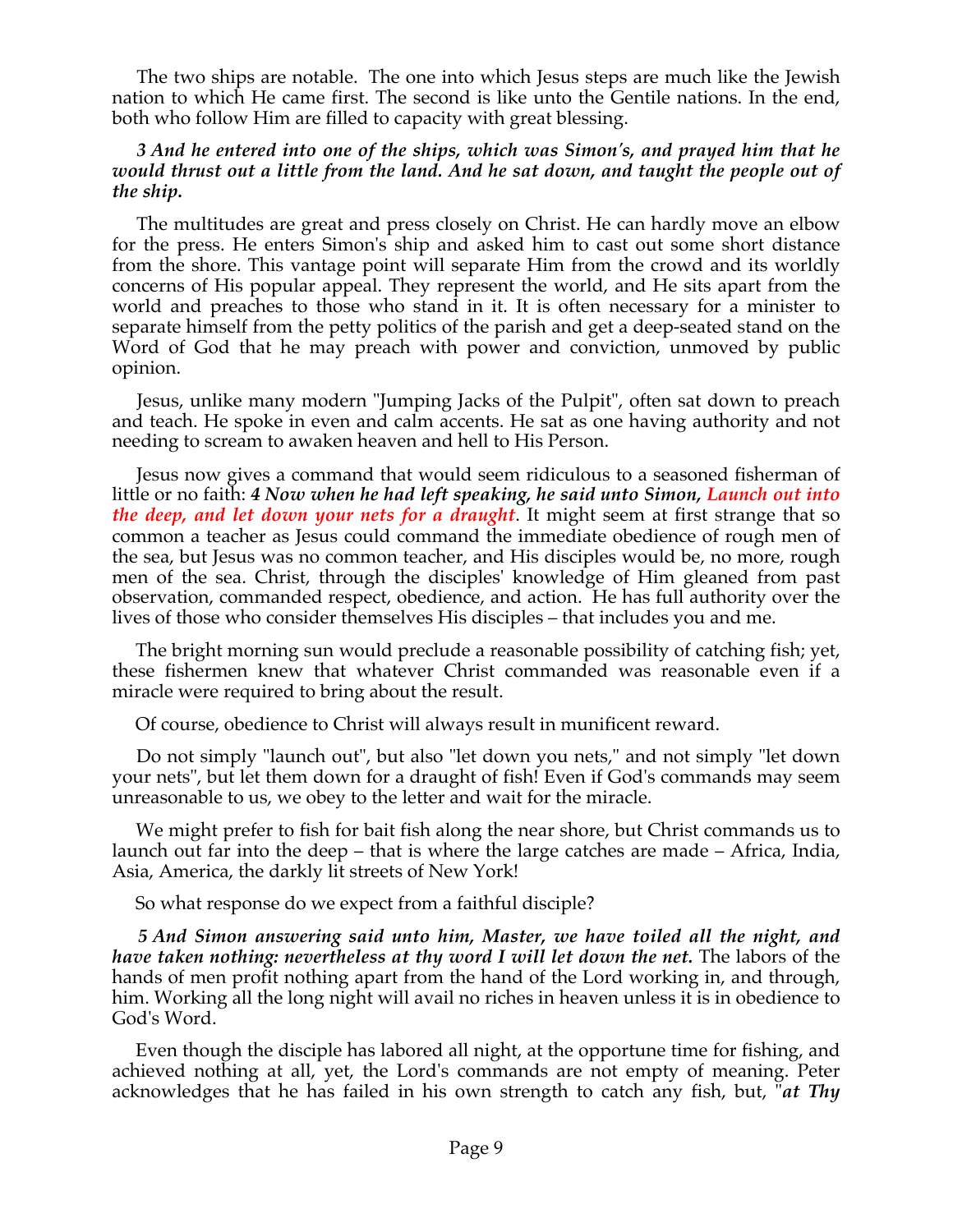*Word*" Peter will let down the net. We can fish for men all we like under our own power, but we will change no hearts, nor save any souls. It is the Holy Ghost working in the hearts to draw them to the NET that counts.

 *6 And when they had this done, they inclosed a great multitude of fishes: and their net brake.* Even when we begin with faith, we are overcome in amazement at the surprising power of God to bring victory from hopelessness. It is unlikely that these men had ever caught so many fish that their nets began to break, but at the most inopportune time of day for fishing, this is the very thing that happened. Obedience to God ALWAYS pays dividends.

 The laborer may look at his pitiful seven loaves of bread and wonder how can this ever provide sufficiency to feed a family, or a household with guests, but he then remembers the One who fed on one occasion four thousand, and on another, seven thousand, with such little provision of bread. That increase, which God gives, though seemingly small, will always be sufficient to meet the needs.

 *7 And they beckoned unto their partners, which were in the other ship, that they should come and help them. And they came, and filled both the ships, so that they began to sink.* Instead of constantly struggling for the greatest mansion of a building, or for pride and prestige, the churches should be working for the greater need – the salvation of souls and propagation of the Gospel. Instead of playing petty politics with sex and sin, they should be manning the rescue boats for the saving of souls. And they must labor together and not at odds with each other or the Word of God in doing so. The number of boats will never be sufficient to land the haul of souls caught in the net of the Gospel if we are obedient to God.

 *8 When Simon Peter saw it, he fell down at Jesus' knees, saying, Depart from me; for I am a sinful man, O Lord. 9 For he was astonished, and all that were with him, at the draught of the fishes which they had taken.*

 Are you astonished at the work of Christ in your own life and that of others? If not, perhaps you need to be more diligent in prayer and study. Do you believe that Simon Peter really desired Christ to depart from him? Not at all! He could not suppress his humility and gratitude that such a Majestic Lord would bend ear to him. Though Peter had come to expect the unexpected, he was nevertheless surprised at the Grace and Power of God evidenced by Jesus.

 We note, first, the awakening of conscience in Peter. When he observed the righteousness and glory of Christ in comparison to his own poverty stricken soul, he was ashamed of his own sins. Have you been?

 Following the awareness of our sins comes the cry of fear and contrition! How can Christ receive poor Peter in view of his past sins? How can Christ receive you and me in view of our past sins? But He does!

 *10 And so was also James, and John, the sons of Zebedee, which were partners with Simon. And Jesus said unto Simon, Fear not; from henceforth thou shalt catch men*. If Christ abides with you, FEAR NOT! Yes, you have been heavy laden with sins, but He will remove that unbecoming yoke from your shoulders and place His own yoke upon you that does not bear down, but rather lifts up. Your earthly nets may break with sin, but Christ will make you fishers of men and that NET will never give out for abundance. In the two previous Gospel accounts of fishing, Christ had told them that He would make them fishers of men. Now, they are told that they SHALL catch men.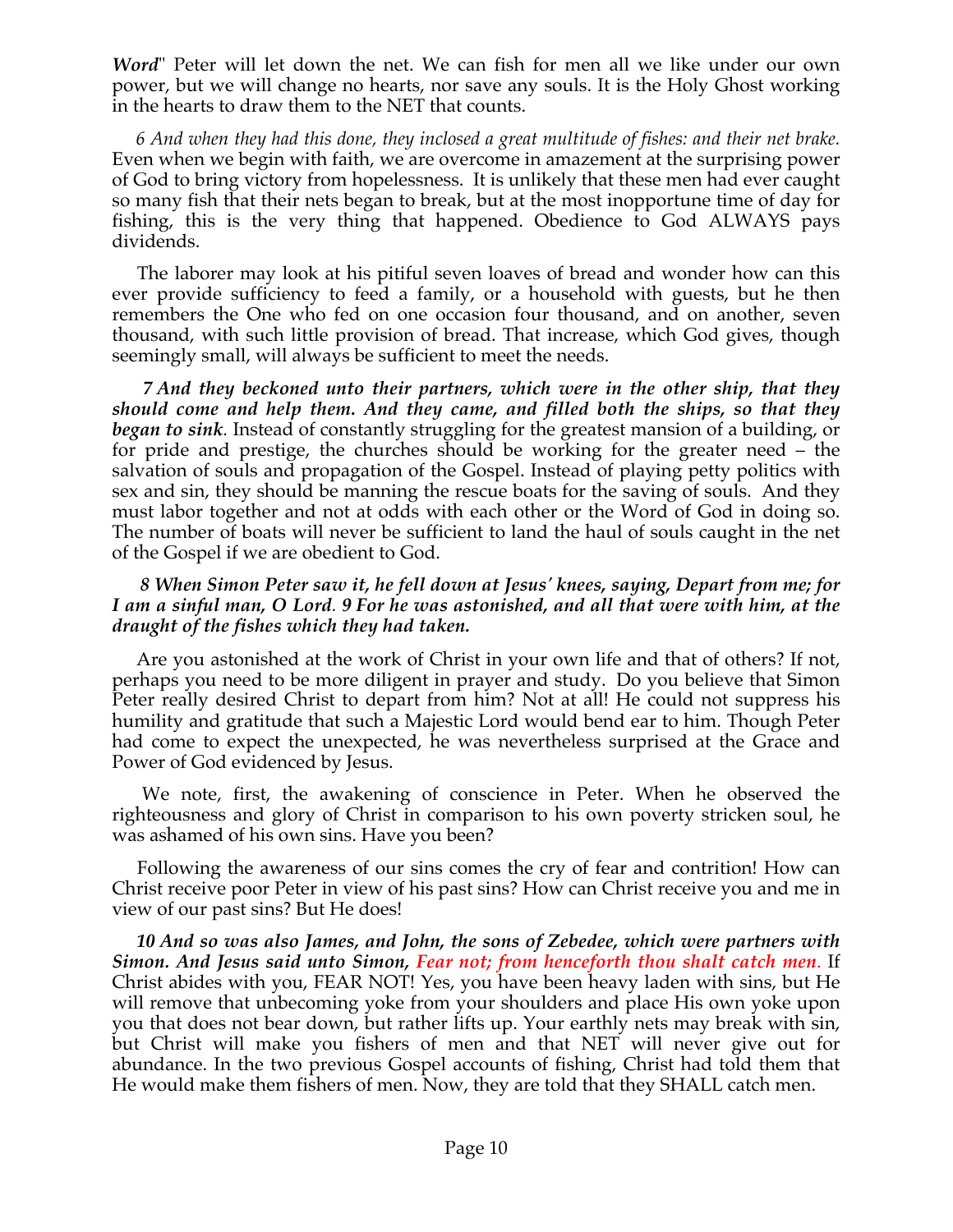*11 And when they had brought their ships to land, they forsook all, and followed him*. The disciples had abandoned all to follow Christ on previous occasions: *And they straightway left their nets, and followed him*. (Matt 4:20) And following the Crucifixion, they did so again: *Simon Peter saith unto them, I go a fishing. They say unto him, We also go with thee. They went forth, and entered into a ship immediately; and that night they caught nothing.* (John 21:3) Following this event when Christ again commanded them to drop their nets, Peter and the others never returned to their secular professions. They left the life of fishers of sea creatures, and took up the full mantle of fishers of men according to Christ's command to them – and to us! Are you?

*Guest Sermon by Bishop George W. Connor, Anglican Episcopal Church*



**CHRISTIAN MANLINESS** Fifth Sunday after Trinity Saint Bede's Tucson, Arizona 8 July 2012

In this morning's Baptismal Office young Jonathan Lindsey was received*"…with the sign of the cross, in token that hereafter he shall not be ashamed to confess the faith of Christ crucified, and manfully to fight under His banner, against sin, the world, and the devil…"* (p. 280, BCP). The phraseology is the same, whether the individual being baptized is male or female.

The Merriam-Webster Dictionary says this regarding

the word manful: It can be used as an adjective, and it dates from the 14th century. Its definition "*having or showing courage and resolution*" The adverb that goes with this is manfully, and the corresponding noun is manful-ness.

It appears that certain political groups, in their efforts to promote a gender-neutral culture, object to the attribution of the quality of <u>manful-ness</u> to a soldier, even though the meaning is well understood. This is an example of the constantly recurring linguistic bias in contemporary bibles against masculine characterizations.

Another word that we encounter is "manliness". "Christian manliness" became a common catch phrase that represented a strategy for commending Christian virtue by linking it with secular notions of moral and physical prowess. "Manliness" in this context generously embraced all that was virtuous and vigorous and it is this blend of recurrent religious principle with contemporary heroism that became central to our understanding of the period and determined the construction of the modern masculine ideal.

For most of the nineteenth century and certainly until the 1930's, the prevailing definition of "manliness" as a code of conduct for men was a matter of keen interest to educators and social critics. Experts who ranged from Thomas Arnold through Thomas Carlyle, Charles Kingsley and Thomas Hughes to Robert Baden-Powell variously placed emphasis on moral courage, sexual purity, athleticism and stoicism.

A similar word is "boldness". Let's consider a phrase from this morning's second lesson: "And when they beheld the boldness of Peter and John, they took knowledge of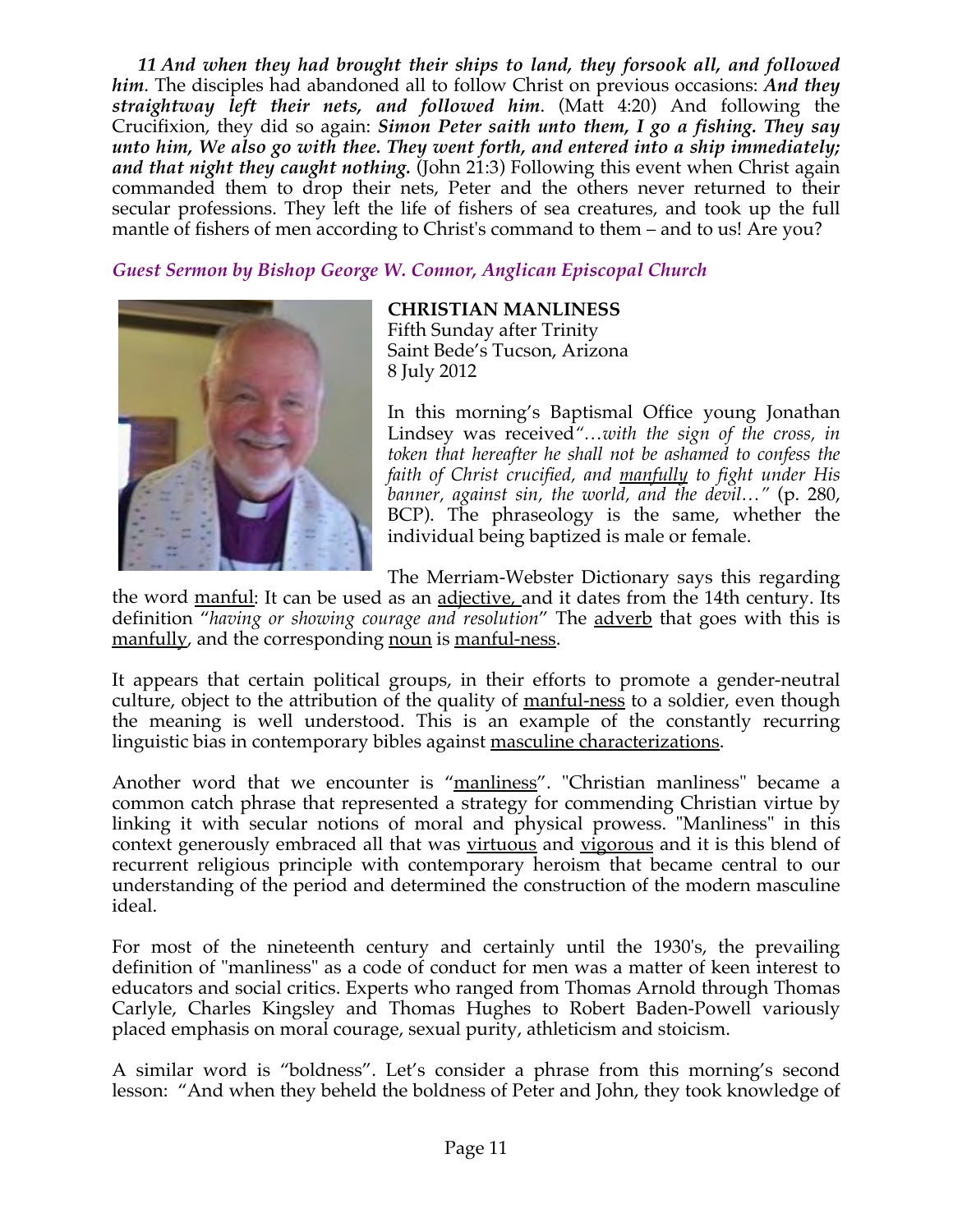them, that they were unlearned and ignorant men, that they had been with Jesus."(Acts 4: 13)

The boldness of Peter and John. The Jewish religious leaders were about to encounter men who had <u>a courageous quality</u> about them. Peter and John <u>would no longer be</u> intimidated. They knew in Whom they believed and were persuaded that He was able to keep them in the center of His will. Lives that had been marked by cowardice were now marked by confidence.

The Jewish religious leaders noticed this confidence of Peter and John, but they still thought they could intimidate them: We read at v. 18: Then they called them in again and commanded them not to speak or teach at all in the name of Jesus. But Peter and John replied, "Whether it be right in the sight of God to hearken unto you more than unto God, judge ye. <sup>20</sup>For we cannot but speak the things which we have seen and heard. <sup>21</sup>So when they had further threatened them, they let them go. (Acts 4:18-21a)

The religious leaders' tactic was simple, and it is still the tactic the world uses today: If you can't <u>ignore</u> the Christians, <u>intimidate</u> them. The goal, of course, is to get Christians to cool it when it comes to living out biblical Christianity.

The religious leaders were willing to let them believe anything they chose. What they were not willing to let them do was to act on what they believed. That is precisely what the world tells us today. "*We respect your right to your religious belief, just don't impose that belief on anyone else*." The fact of the matter is that we can't impose anything on anyone. But that's not what they mean. What they mean is that they don't want us acting on what we believe. They don't want us talking about what we believe. They certainly don't want us trying to influence other people to believe what we believe. And when we live out what we believe and stand up for what we believe, they are threatened, so they seek to threaten us. They just want us to calm down, to lay low, and to blend in.

Peter and John would have nothing to do with it. They said that they couldn't stop speaking what they had seen and heard. In essence, they told the religious leaders that they had to obey God rather than men. They didn't say that they would not stop speaking, they said they could not. You see, it wasn't their choice. They saw it as obedience to God's command. It wasn't God's suggestion that they be witnesses, it was God's command. They had no choice but to obey. "For we cannot help speaking about what we have seen and heard" was their reply.

We see here evidence of the confidence and courage which now possessed these disciples. But we mustn't miss the truth that this was a tense situation. They were speaking to the highest religious authorities of the day. It was a fearful thing to be dragged before the great Sanhedrin court. These were the same leaders who decided to put Jesus to death and set in motion the events for His crucifixion. Who was to say the same wouldn't happen to these disciples? This was a fearful situation which they faced. But face it they did, and in the power of God.

We face situations like this in our lives as we seek to live out biblical Christianity in a secular society. We have to face our friends, our neighbors, our co-workers, and our employers. We have to face the people with whom we do business — our clients, our customers, the mechanic who works on our car, the shopkeepers who sell us our clothes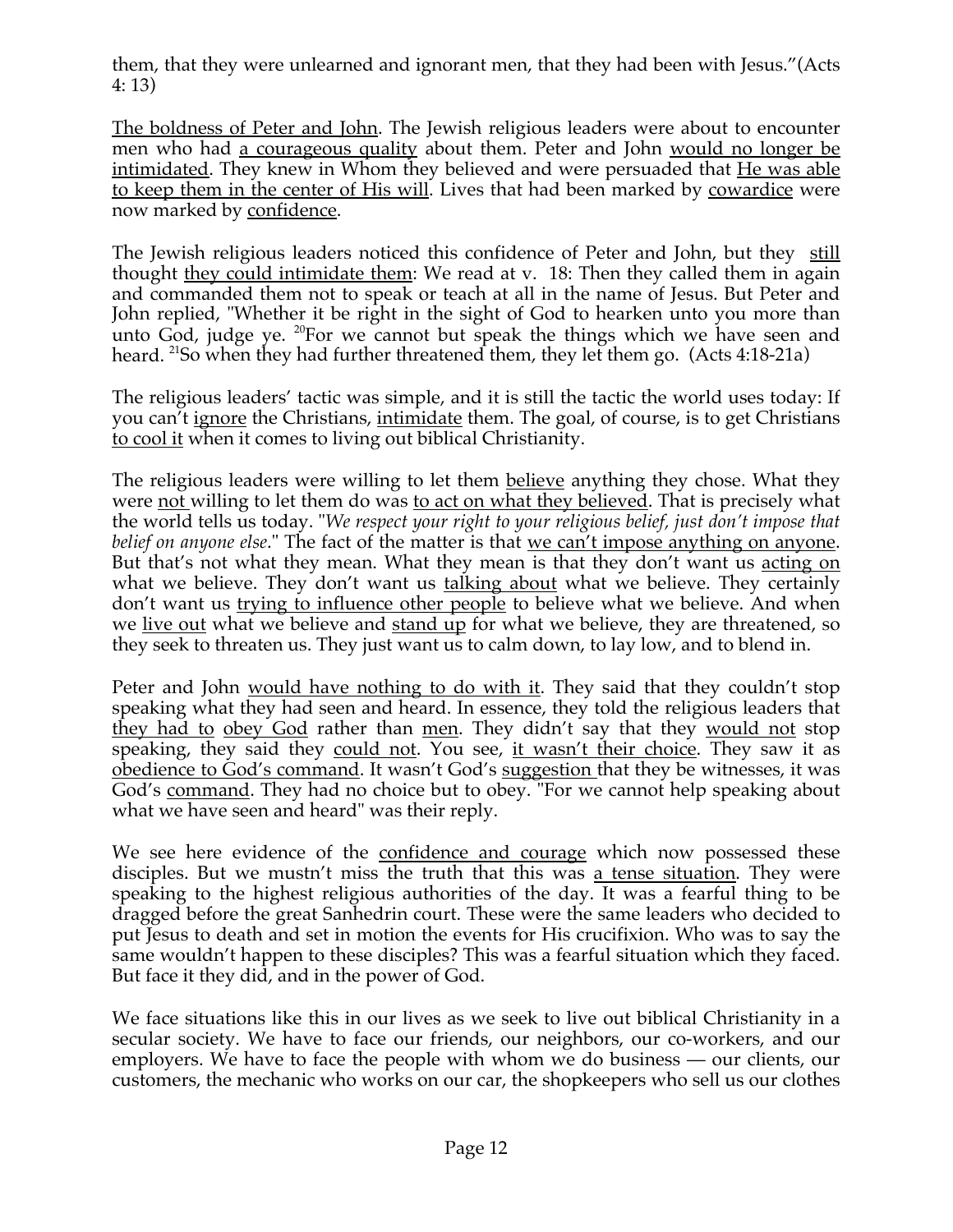and our food, and the list goes on. We must relate to people in the society in which we live, and sometimes they intimidate us because we are afraid of how they may respond.

The problem is, when we do so, we come away from the situation feeling like we have somehow failed the Lord. We don't feel good about ourselves, and we vow to do better the next time. But the good news is we don't have to feel that way. We can face our fears and overcome them. We can live in the boldness of the power of God. We can make a difference in the lives of others. We can turn our community upside down for Jesus Christ. We can have the same confidence and boldness that Peter and John had in the face of fears which could have immobilized them. We have the same resource available to us which was available to them. And I believe we have the same desire to be bold witnesses which was theirs.

Let's consider some scriptural references to the word "bold".

- From Acts 9: 27 But Barnabas took him, and brought him to the apostles, and declared unto them how he had seen the Lord in the way, and that he had spoken to him, and how he had preached boldly at Damascus in the name of Jesus Here Barnabas brought Paul to the apostles and related a story which he himself believed and which would rehabilitate Paul in the mind s of the Christian leaders. In particular he told how Paul had spoken out boldly on behalf of Jesus and thereby had placed his own safety at risk.
- From Ephesians 6: 19-20 And for me, that utterance may be given unto me, that I may open my mouth boldly, to make known the mystery of the gospel, For which I am an ambassador in bonds: that therein I may speak boldly, as I ought to speak. In this passage, Paul asks his readers to pray, not for his liberation from prison, but for wisdom and boldness, clarity and courage in proclaiming the message. Like the early apostles, his prayer wasn't for success, or for deliverance from danger or suffering, but for boldness in proclaiming the Gospel of God that was entrusted to him.
- From 1Timothy. 3: 13 For they that have used the office of a deacon well purchase to themselves a good degree, and great boldness in the faith which is in Christ Jesus. Here Paul writes to Timothy regarding the role of a deacon, that great boldness must be shown in relationships with men, and possibly also in relationship to God
- From Hebrews 4: 16 Let us therefore come boldly unto the throne of grace, that we may obtain mercy, and find grace to help in time of need. The Christian's approach to God is to be characterized by confidence or boldness, by a freedom of expression and deliverance from fear. It is perfectly reflected in the Lord's prayer, where the use of an address like "Our Father" reflects a marvelous boldness.
- From Hebrews 13: 6 So that we may boldly say, The Lord *is* my helper, and I will not fear what man shall do unto me The Lord is on my side, I will not fear what man doeth unto me. It is taken for granted that Christians can appropriate OT words as an expression of their own experience. This passage actually is based on Ps. 118, vs.6: The LORD is on my side; \* I will not fear what man doeth unto me. Moreover, the words prompt us to do so confidently. The words are suitable because they affirm the changeless character of God as helper. .
- From 1 John 4: 17 Herein is our love made perfect, that we may have boldness in the day of judgment: because as he is, so are we in this world. John is writing here of the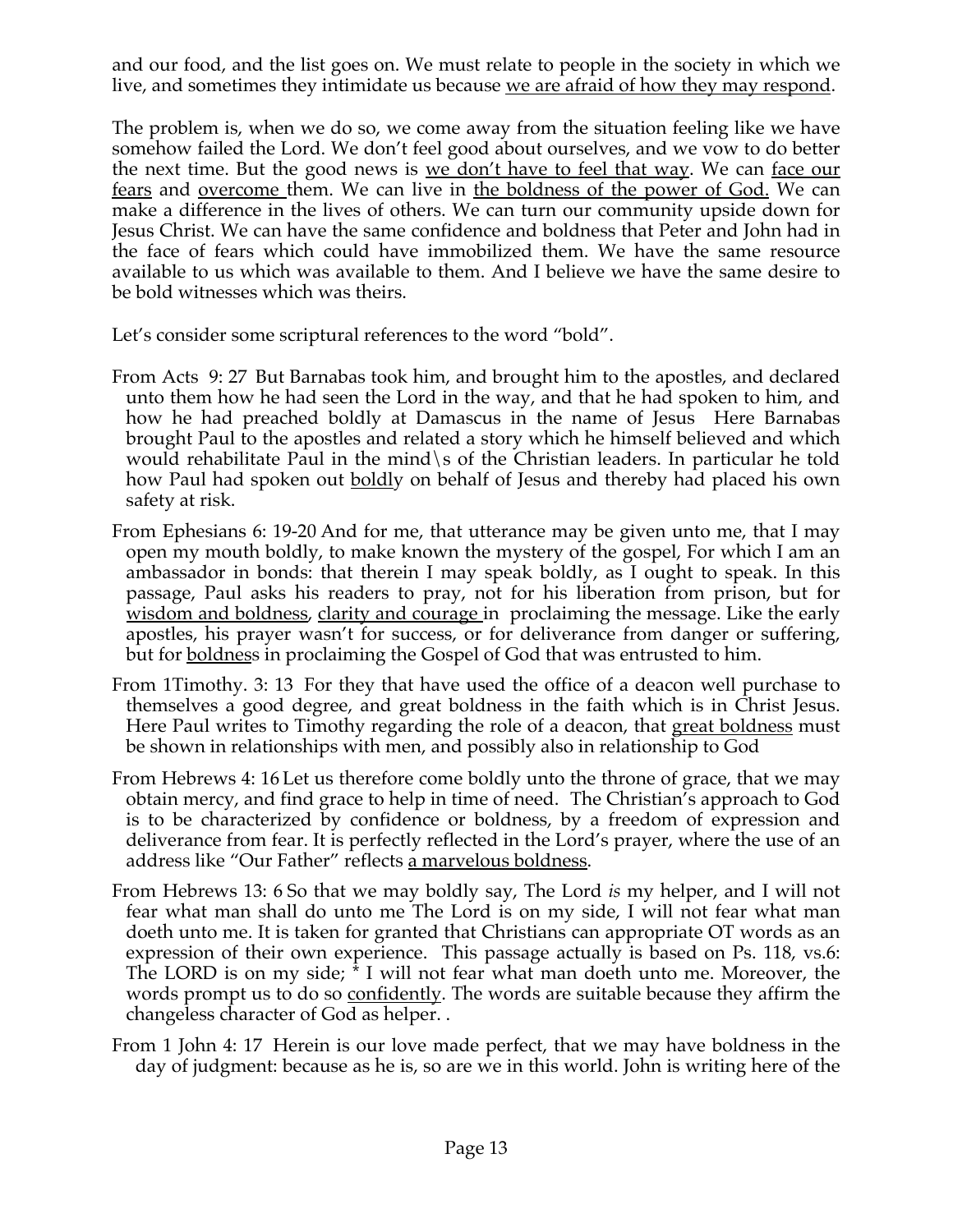unshrinking confidence that we should have at Christ's coming, and the bold assurance we should enjoy as we approach God in prayer.

One of the distressing by-products of secular humanism has been the tendency of individuals who adhere to that philosophy to attribute qualities of their own perversions onto historical persons. As an example, St. Paul often is described as a woman hater, a closet homosexual, and a tyrant. For decades, blasphemers have tried to manufacture an affair between our Lord and Mary Magdalene. The Episcopal (that is TEC, not AEC) Bishop of New Hampshire, in speaking to a conservative Episcopal group in Massachusetts, opined that Jesus might have been gay.

<sup>1</sup>Many are alienated from Christianity because they have never realized that the ideal Christian life and the ideal manly life are one and the same. Unfortunately, there are a lot of unmanly Christians. Nonetheless, when you read your New Testament you cannot find an unmanly Christ. Christ is the ideal in our religion. Therefore, if you want to behave in a manner befitting a man, if you feel the need to be brave and true, strong and tender, if, in Milton's magnificent phrase, you would learn "*to hate the cowardice of*  doing wrong", then follow Jesus Christ. We will mention several of the facts which illustrate the true manliness of our Lord.

- (1) His moral courage. Neither in word nor in deed did He take into account the person of a man. One of the first acts of His public ministry was to enter into the Temple where the bargainers and moneychangers carried on their unholy traffic, and with a whip of small cords, single-handedly, to lash them from the House of God.
- (2) His physical courage. Just revisit (or visit for the first time) the Mel Gibson film *THE PASSION OF THE CHRIST*, and imagine what suffering our Lord endured.
- (3) His steadfastness of purpose. As Emerson writes, "*The characteristic of heroism is persistency. All men have wandering impulses, fits and starts of generosity. But when you have chosen your part, abide by it, and do not weakly try to reconcile yourself with the world.*" Measure Christ's life by that test and see the result.
- (4) His union of strength coupled with feeling and sympathy. Perhaps we never truly feel how nobly strong Christ was until we have seen in Him strength united with the most wonderful refinement of feeling and perfection of sympathy.

Christ Jesus is the perfect Man; for true manliness can stoop as well as climb; it knows how to be gentle and unresisting, and also to be bold and self-assertive. It can forgive and hold back, as it can also be angry and condemn. Tennyson writes of "that gentleness which, when it weds with manhood, makes a man". We find the most splendid examples of simple fearlessness and heroic self-devotion among those who have consider it their greatest joy to call Christ Jesus Lord. Let us take to heart this word above all ---and realize that we too may gain all that Peter and John gained by communion and fellowship with Christ.

 $\frac{1}{1}$ from G. Jackson, *First Things First*.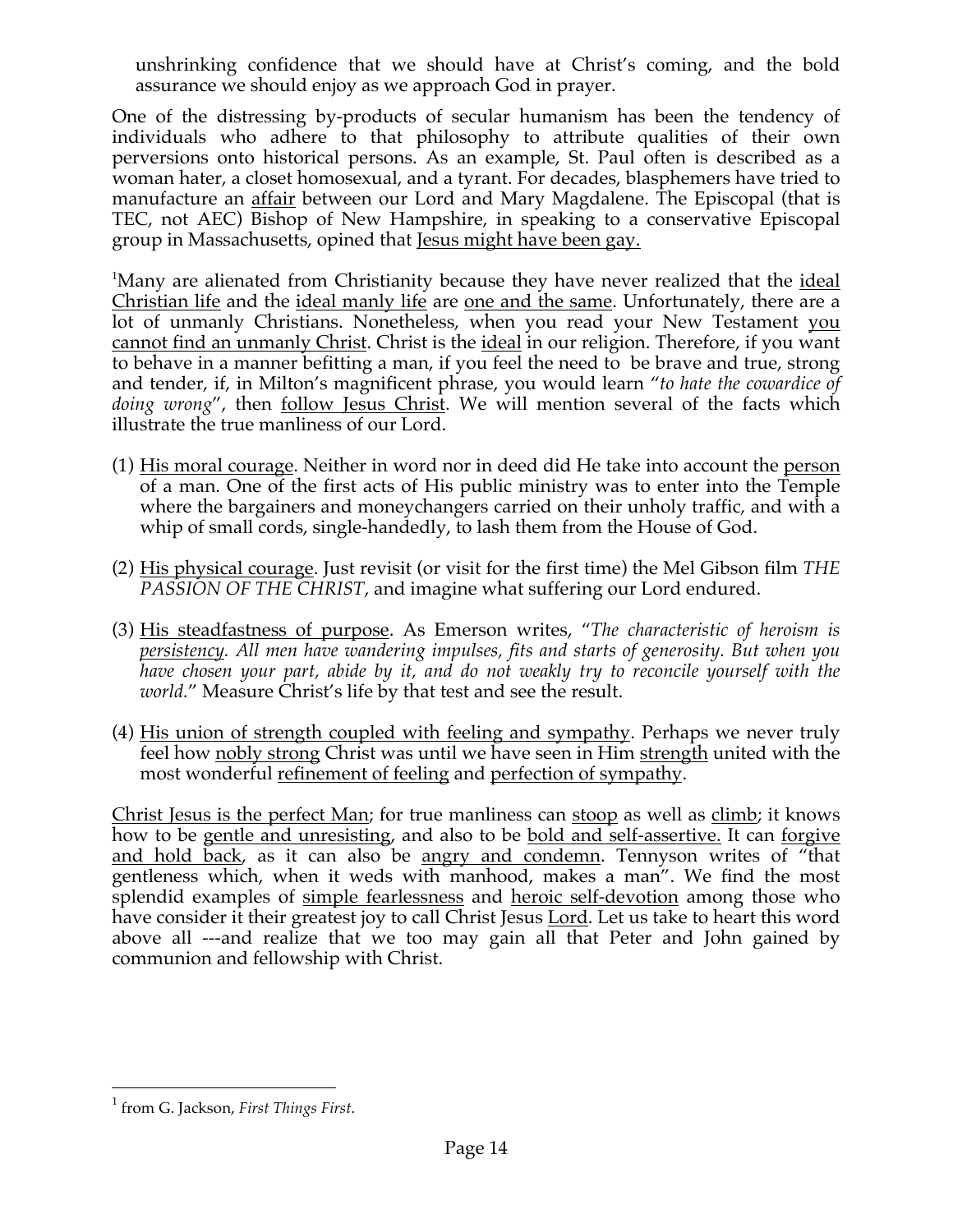## LET US PRAY:

Soldiers of Christ, arise, and put your armor on, Strong in the strength which God supplies through his eternal Son;

Strong in the Lord of hosts, and in his mighty power: Who in the strength of Jesus trusts is more than conqueror.

Stand then in his great might, with all his strength endured, And take, to arm you for the fight, the panoply of God.

From strength to strength go on, wrestle and fight and pray: Tread all the powers of darkness down, and win the well-fought day.

That, having all things done, and all your conflicts past, Ye may obtain, through Christ alone, a crown of joy at last.

Jesus, eternal Son, we praise thee and adore, Who art with God the Father one, and Spirit evermore.

*Let your light so shine before men, that they may see your good works, and glorify your Father which is in heaven.*

Acts 4: 1-14: -<sup>1</sup>And as they spake unto the people, the priests, and the captain of the temple, and the Sadducees, came upon them, <sup>2</sup>Being grieved that they taught the people, and preached through Jesus the resurrection from the dead. <sup>3</sup> And they laid hands on them, and put *them* in hold unto the next day: for it was now eventide. 4 Howbeit many of them which heard the word believed; and the number of the men was about five thousand.

<sup>5</sup>And it came to pass on the morrow, that their rulers, and elders, and scribes, <sup>6</sup>And Annas the high priest, and Caiaphas, and John, and Alexander, and as many as were of the kindred of the high priest, were gathered together at Jerusalem. <sup>7</sup> And when they had set them in the midst, they asked, By what power, or by what name, have ye done this? <sup>8</sup>Then Peter, filled with the Holy Ghost, said unto them, Ye rulers of the people, and elders of Israel, <sup>9</sup>If we this day be examined of the good deed done to the impotent man, by what means he is made whole; <sup>10</sup>Be it known unto you all, and to all the people of Israel, that by the name of Jesus Christ of Nazareth, whom ye crucified, whom God raised from the dead, *even* by him doth this man stand here before you whole. <sup>11</sup>This is the stone which was set at nought of you builders, which is become the head of the corner. 12Neither is there salvation in any other: for there is none other name under heaven given among men, whereby we must be saved. <sup>13</sup>Now when they saw the boldness of Peter and John, and perceived that they were unlearned and ignorant men, they marvelled; and they took knowledge of them, that they had been with Jesus. <sup>14</sup>And beholding the man which was healed standing with them, they could say nothing against it.

<sup>15</sup>But when they had commanded them to go aside out of the council, they conferred among themselves, <sup>16</sup>Saying, What shall we do to these men? for that indeed a notable miracle hath been done by them *is* manifest to all them that dwell in Jerusalem; and we cannot deny *it*. 17But that it spread no further among the people, let us straitly threaten them, that they speak henceforth to no man in this name. <sup>18</sup>And they called them, and commanded them not to speak at all nor teach in the name of Jesus. <sup>19</sup>But Peter and John answered and said unto them, Whether it be right in the sight of God to hearken unto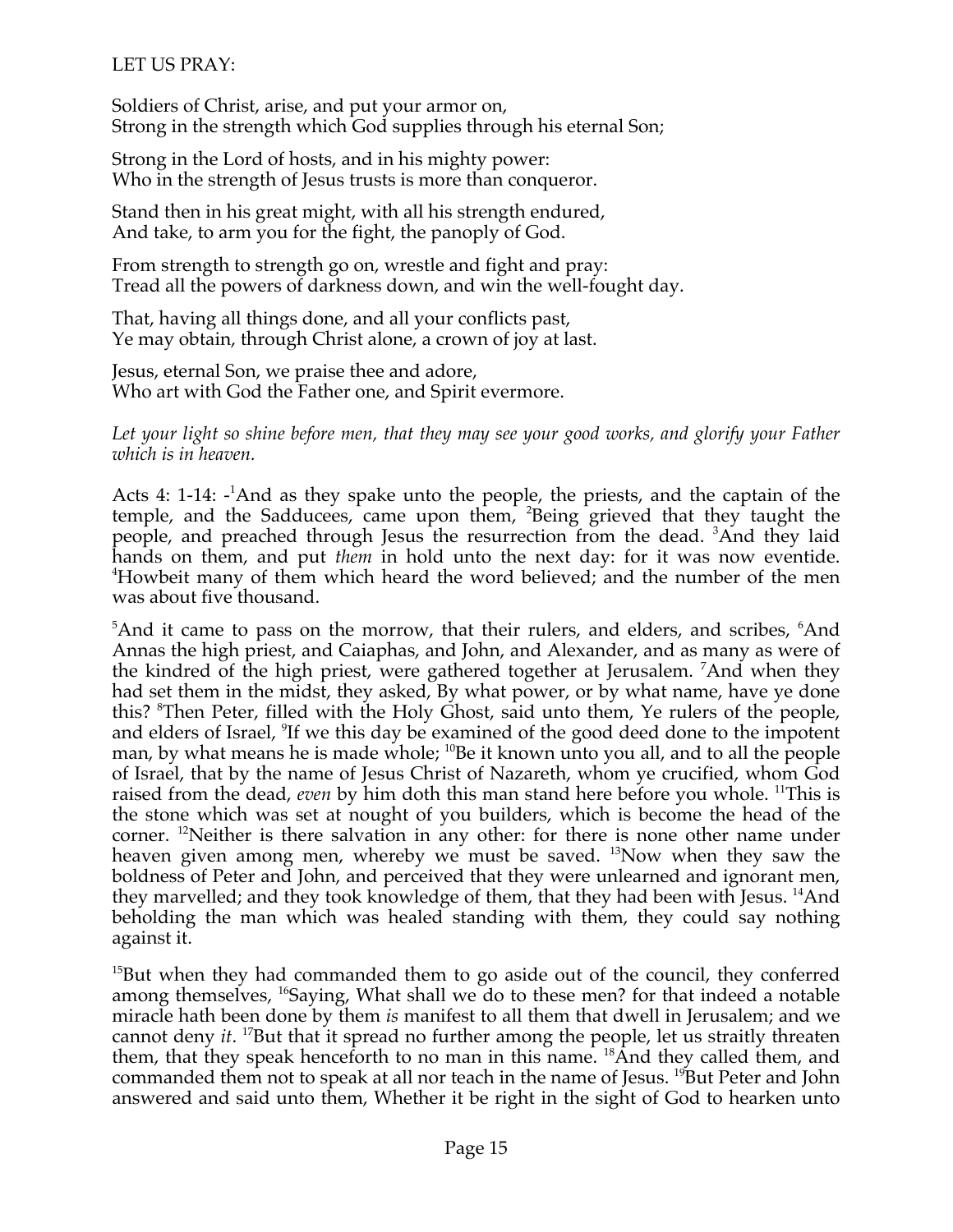you more than unto God, judge ye. <sup>20</sup>For we cannot but speak the things which we have seen and heard. <sup>21</sup>So when they had further threatened them, they let them go, finding nothing how they might punish them, because of the people: for all *men* glorified God for that which was done.

## *New Nametags*

We had no new nametags today.

# *After Church Hospitality*

Sadly, no after church snacks. The same story every week, is it not? The fact is that we are supposed to be on a low carb diet and there really aren't any low carb snacks that appeal to us. So, with no fatted dog nut in sight, it was off to the next village for Fred's Hamburgers. Fatted dog nuts next week! We are hoping between now and next Sunday some invents no-carb dog nuts.

After church goodies providers as currently signed up:

| Date           | <b>Name</b>                                                  |
|----------------|--------------------------------------------------------------|
| 15 July 2012   | <b>Opportunity Available - Sixth Sunday after Trinity</b>    |
| 22 July 2012   | <b>Opportunity Available - Seventh Sunday after Trinity</b>  |
| 29 July 2012   | <b>Opportunity Available - Eighth Sunday after Trinity</b>   |
| 5 August 2012  | <b>Opportunity Available - Ninth Sunday after Trinity</b>    |
| 12 August 2012 | <b>Opportunity Available - Tenth Sunday after Trinity</b>    |
| 19 August 2012 | <b>Opportunity Available - Eleventh Sunday after Trinity</b> |
| 26 August 2012 | <b>Opportunity Available - Twelfth Sunday after Trinity</b>  |

#### *People in our Prayers* - http://faithfulcenturionprayerteam.blogspot.com/ **Why? Prayer is an extremely important activity.**

It is not that God knows not our needs, for He surely does. Yet, Jesus commanded us to ask God for those same needs. In addition to the obvious of asking God for help, offering thanksgiving and the like, prayer helps us focus our thoughts on how we might do God's work.

The Prayer Team of the Church of the Faithful Centurion was established to help our members and fellow Christians pray for those in need and to give thanks as well for the blessings we have been granted.

#### **Who can be on the list? Do I have to be a member of the Church of the Faithful Centurion to be prayed for?**

No! The only qualification to be on the list is that you want our prayer team to pray for you. We are Christians and are happy to pray for you, no matter who you are. If you want help from God, you are our kind of people.

#### **What is the commitment from the prayer team?**

Each member of the team will pray for the desired outcome at last once per day.

#### **How do I get myself or someone else on the prayer list?**

You can email one of the prayer team leaders: Jack - jack@faithfulcenturion.org or Dru dru@ faithfulcenturion.org, or call the church office at (619) 659-3608 or fill out a prayer card at church.

#### **What should I ask for?**

Depends on what you want. Some people merely want God to be asked to heal their ills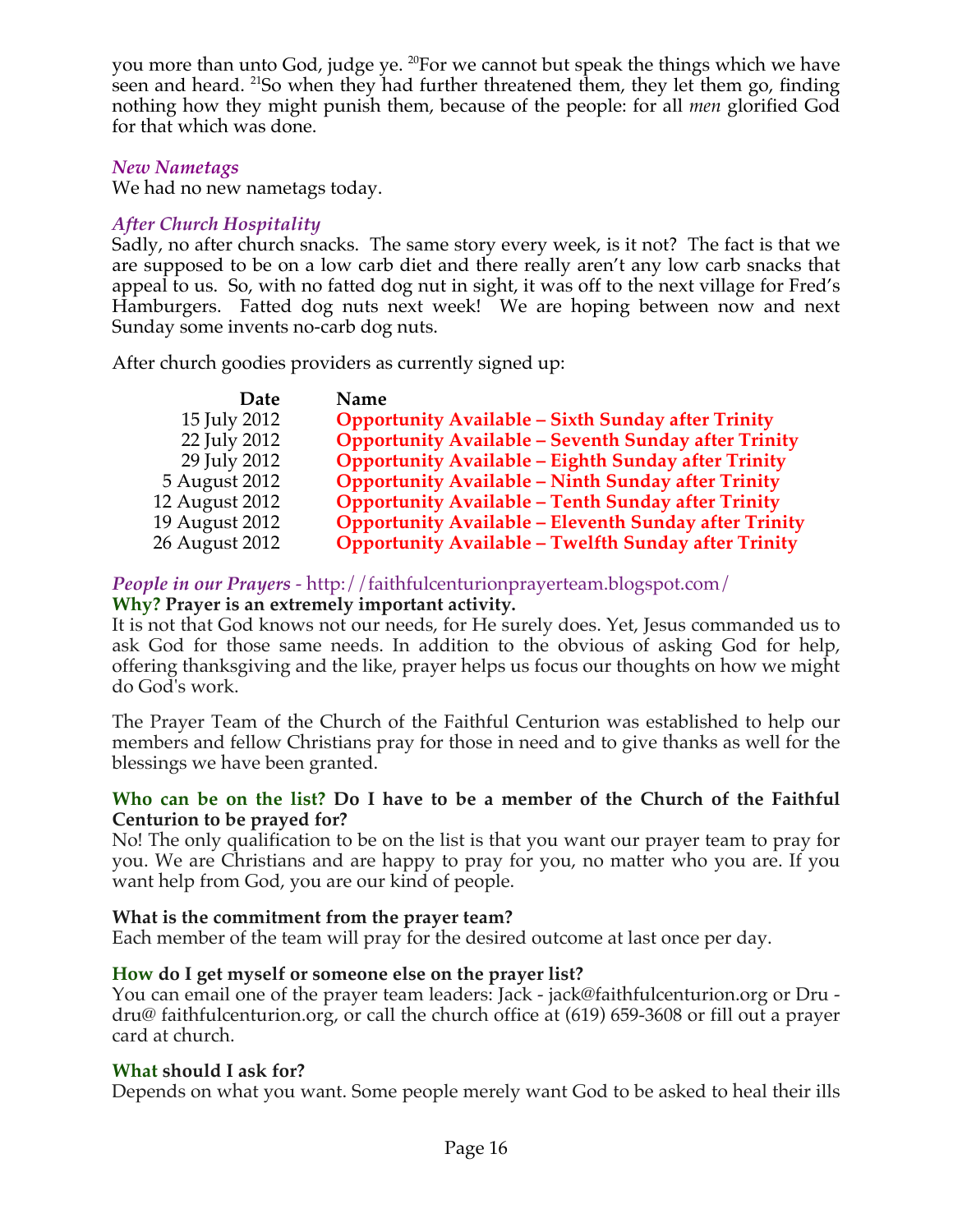and be mentioned by their first name, others want a specific outcome and / or have more of their personal information known to the team. Ask for what you want. It is your desire and need for prayer the team is attempting to meet. For typical examples, see the list below.

## **Updating the Team**

If you are on our prayer list, or if you have submitted a person that you have asked us to pray for, please update one of the team members or Hap in person, by telephone or email. It helps to be able to pray specifically for these individuals including their specific needs; plus if they get better, it is nice to give thanks!

Please note that on the yellow (maybe green or orange if you get an old one) cards at church, you can ask that those to be prayed for have their names disseminated to the prayer team. Those names will be said in church and appear here. Or, you can ask that their names and purpose be kept confidential, then only Hap will know to pray for them.

#### *Prayer List Notice – If you have someone on the prayer list and their needs have changed, please let us know. We'd like to update our prayers to reflect the need and most important to give thanks!*

# *Travel*

*Jack Arnold* is on travel to Guam. If you want to track him, you can find him here:

http://poshkandaroog.blogspot.com/

http://share.findmespot.com/shared/faces/viewspots.jsp?glId=0yREOEBWEr3x4Y77i jqDMZvnbVizvezAe

*Mona Mukerji* traveled from England to Pakistan recently, in order to commemorate the opening of a church she and her extended family had built in the town of Stunzabad, Pakistan, a very volatile area. Also, Mona's brother was a very, very renowned priest or bishop, in Lahore until he passed away. This family is heavily involved in uplifting Christians in Pakistan; as we know, they have their work cut out for them. God bless them and keep them safe.

#### *Move*

- *Ryan Hopkins* has moved to Dillsburg, Pennsylvania, to study Dressage Riding through June 2013. Please pray for God's guidance in his life as he works and studies.
- *The Thomas Family* is on a short tour assignment in Guam through August 2013. Please pray for the assignment to continue to go well for Kurt and for Mary and the kids to make new friends. In particular pray that Kristyna and Mitchell will develop good friends and school mates there so as to further their development as both Christians and citizens. Things seem to be going well where the sun rises on the United States, so keep praying! Give thanks and ask for continued good developments.

#### *New Position*

*Rev LTC Al Ryan* has been appointed Deacon-In-Charge of the mission parish of St. Augustine of Canterbury Anglican Church, Anglican Church in America (ACA) parish in Old Orchard Beach, Maine. It is a small but growing mission, which has been plagued by clergy change. Al, the diocesan pilot, has been appointed for one year, during which time he is to help them identify what their needs are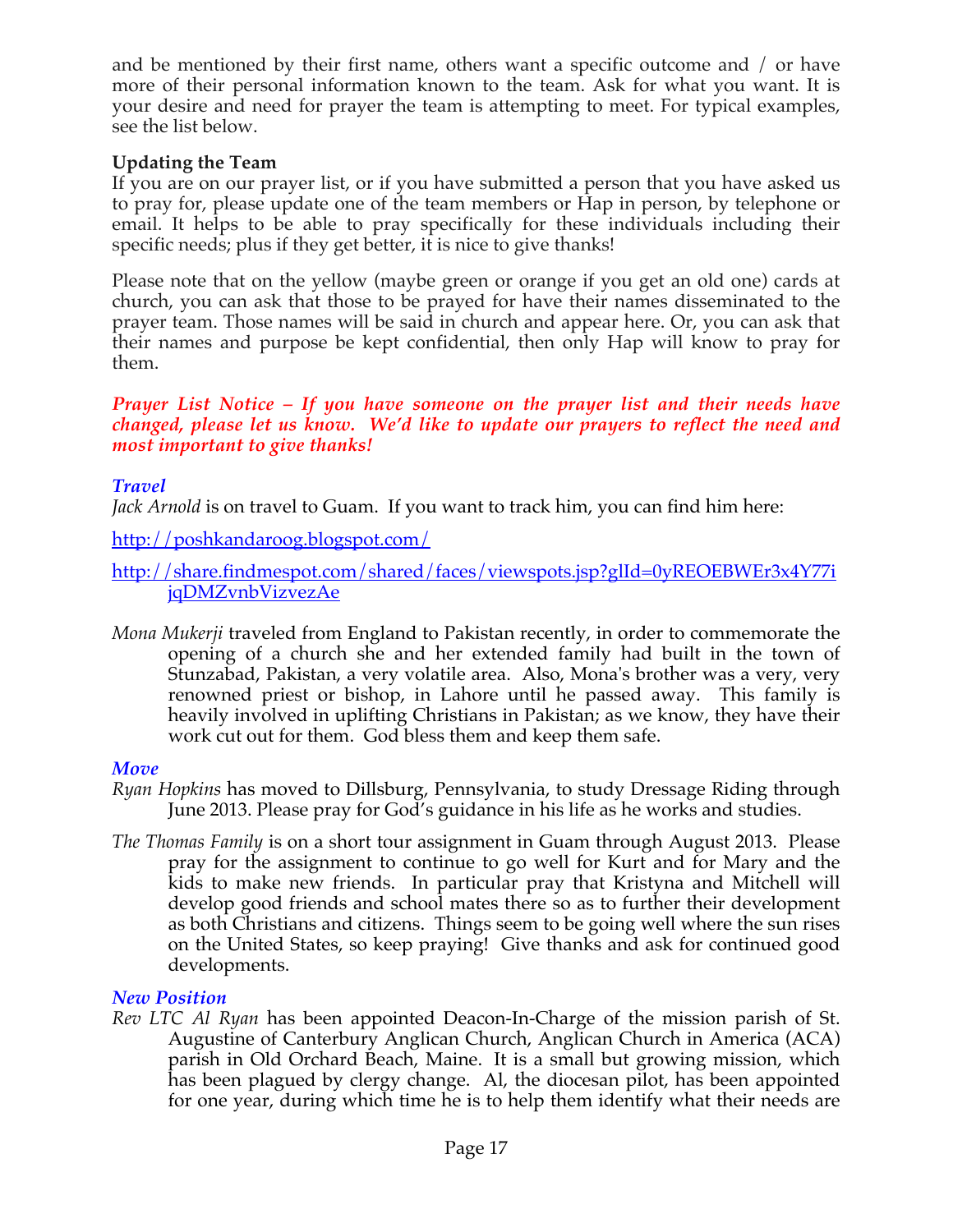for a vicar. He has done this before and asks you to pray for God's help one more time; not only for himself, but for the parish.

# *Birthday*

Laurel Bessesen celebrated her 89<sup>th</sup> birthday on 26 April 2012.

# *Nearing the end of their time here on earth*

*Caroline*, good friend of Sara Simmons, was diagnosed with terminal lung cancer last week. Her doctor believes she has two weeks or so left here on earth. Please pray for her to retain her trust in the Lord and ease her transition to home. Sara asks in particular that she truly understand that God will welcome her with His open arms and that her pain be relieved as she makes this last trip.

#### *Homebound or Infirm*

*Norma, Sara's mother* is in a state of deteriorating health, both physically and mentally, with both onset dementia and Alzheimer's. On 30 January 2012, she broke her hip and had a partial hip replacement. She is not doing well, but has decided she would like to live a bit longer. Please pray Norma might come back to God and for peace of mind for her and the ability for both Sara and her mother to put their cares and worries on God's shoulders so they can deal with the many problems involved.

# *Departed*

- *Elizabeth Brooks*, mother of Reverend Tom Brooks, Rector of All Saints Church in Pensacola, Florida, and Chancellor of the Anglican Episcopal Church. Mrs. Brooks passed away the morning of 6 July 2012, at after a long illness at 0130 EDT in Rochester, New York. Thankfully, her son Tom was in attendance for her final illness and at the time of her passing. She was born on 6 January 1920, and so was 92 ½ years old. Please pray for the repose of her soul, now safely in the arms of our Lord, and for the strength and consolation of Tom and her other children.
- *Robert "Bob" M. Hall* passed away the afternoon of 5 July 2012. Bob, a lifelong follower of our Lord, left behind children, grandchildren and great grandchildren who are a testimony to his work here. His family misses him, but rejoices in his freedom and happiness. Please pray for their comfort as they deal with the temporary separation, in particular remember Elaine, his wife of 65 years, who will miss him dearly.
- Alice *Berry* passed away 24 May 2012, after a hard fought battle with cancer. Please give thanks for her life here and pray for comfort for her husband Larry and their family who remain behind, pray that they can look to the Lord for comfort during this very hard time.

# *In need of a miracle or understanding of God's Plan*

*Todd* and *Kenny* have both been fighting osteocarcinoma for over five years and have been told their time here on earth is nearing its end, absent a miracle from God. Both are ready to go home and leave the pain, but would like to stay. Please pray for them and their families.

# *Healing*

*Kevin Gerhart* discovered cancer on his neck. They have not found the primary site and his doctors are trying to find the source site. In the mean time, he is undergoing radiation and chemotherapy. Please pray for the medical team treating Kevin that they might pay attention, do their very best and find the source; that the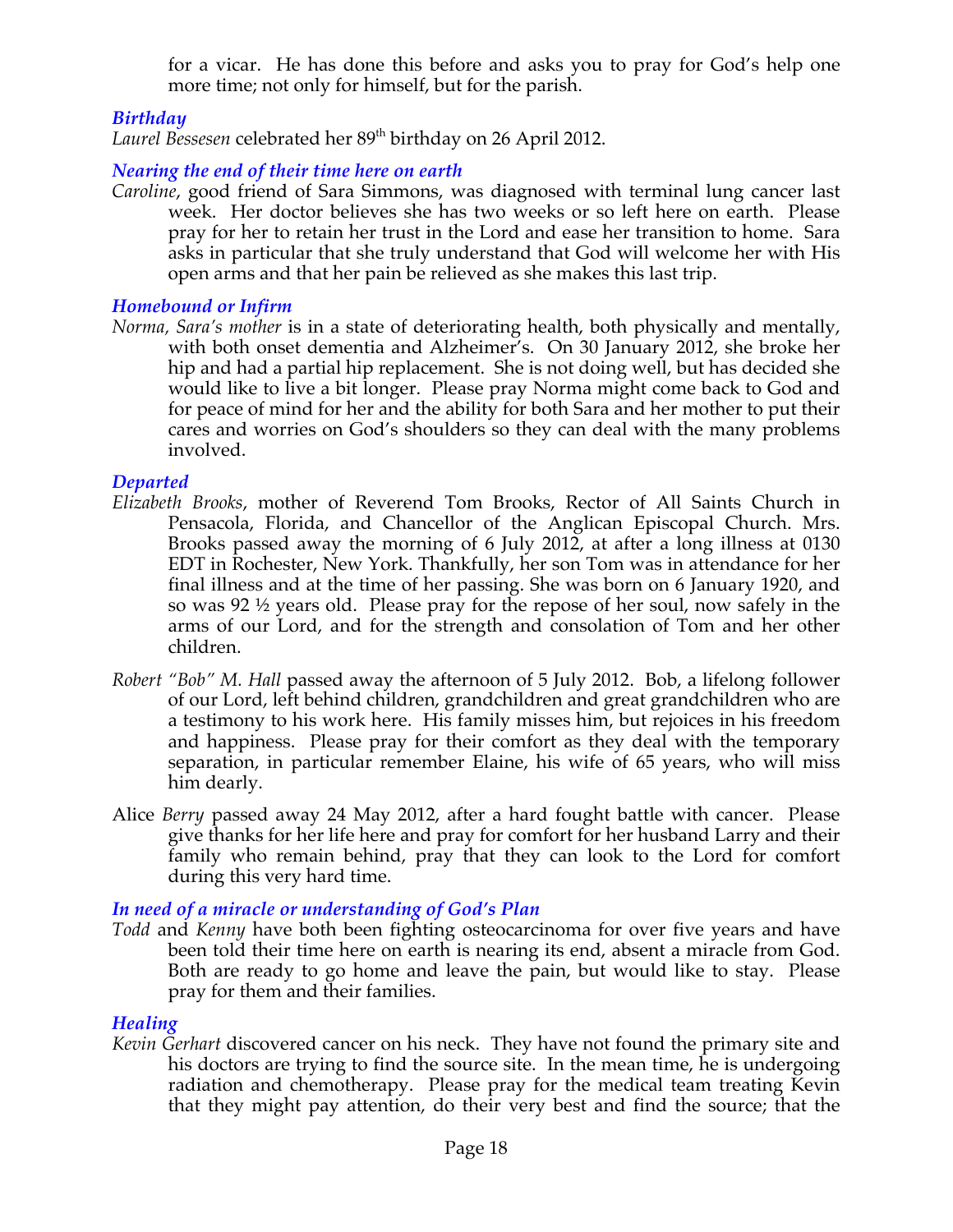treatment might be successful and he might live a long and healthy life to His honor and glory. Pray also for trust in God and peace of mind for Kevin, his wife and family.

- *Gil Garcia* had surgery at the VA hospital in Long Beach. The surgery was successful, they are predicting a 12 week recovery time. Please pray for a rapid recovery for Gil, as well as peace of mind for Gil, his wife Mary and their family.
- *Sylvia Lee,* Sandra Lee's mother, has progressive lumbar stenosis and sciatica, which is causing increasing pain in her back and weakness in her legs. Sylvia has already had mobility issues because of the strokes she had almost 20 years ago. She uses a wheelchair and walker as it is. Various pain pills and injections have not helped, so now it is time for a consultation with a surgeon. If this continues and Sylvia gets to the point where she can't walk or even stand, they will have to face moving out of the house they've lived in for 45 years. Please pray for strength, healing and easing of pain for Sylvia and her family's continued faith and in God as the Great Physician. They pray for help to listen to God's voice and guidance through this journey together.
- *Sara Simmons* sustained a fractured right knee as the result of a fall on a slate patio. She is now in a leg brace, but is still challenged for mobility and undergoing physical therapy while trying to take care of her mom, her husband Bill and Caroline. Please pray for patience for Sara and her husband Bill, as well as rapid and complete healing.
- *Bill, Sara's husband,* had a third abdominal surgery on 22 November 2011. This time the tumor was removed. Bill is having difficulty keeping the doctor's instructions, including taking a chemotherapy once a day for three years, radically decreasing the consumption of alcohol and eating properly, he is also having difficulty maintaining equilibrium, please pray for help for him to do all this. Please pray also that Bill might turn his heart outward to help those around him, as well as live a long and healthy life to the honor and glory of God. Pray also for peace of mind for Bill and his wife Sara.
- *Kay Denton* (Mrs. Kay) got a blood clot, which affected two of her fingers. She underwent an angiogram which seemingly had the desired result and the Eveready Bunny rebounded once again. Please pray a prayer of thanksgiving for the positive outcome and pray for continued peace of mind for Mrs. Kay and her family. Give thanks for her trust in the Lord and her positive attitude.
- *Izaiah Urista (4*) has a brain tumor. He was playing with his older sister, Jade, at McDonald's when she noticed he wasn't using his right side to climb, etc. Jade took her brother to their mother after which they realized he couldn't lift his arm. They took him to the hospital where it was discovered he has a brain tumor. He will undergo about 18 months of chemo to see if the tumor will shrink. At this point they do not think they can do anything else for him. Please pray for strength and guidance for Izaiah and his entire family, as well as provide guidance for medical treatment team.
- *James L. Cavanah* had surgery the afternoon of 10 February 2012, to remove two small but cancerous tumors. James is a minister with the AOC in Savannah, Georgia. Please pray for his recovery and remission from the cancer. Give thanks for the surgery and pray for both him and his family to allow God to carry their worries while he recovers.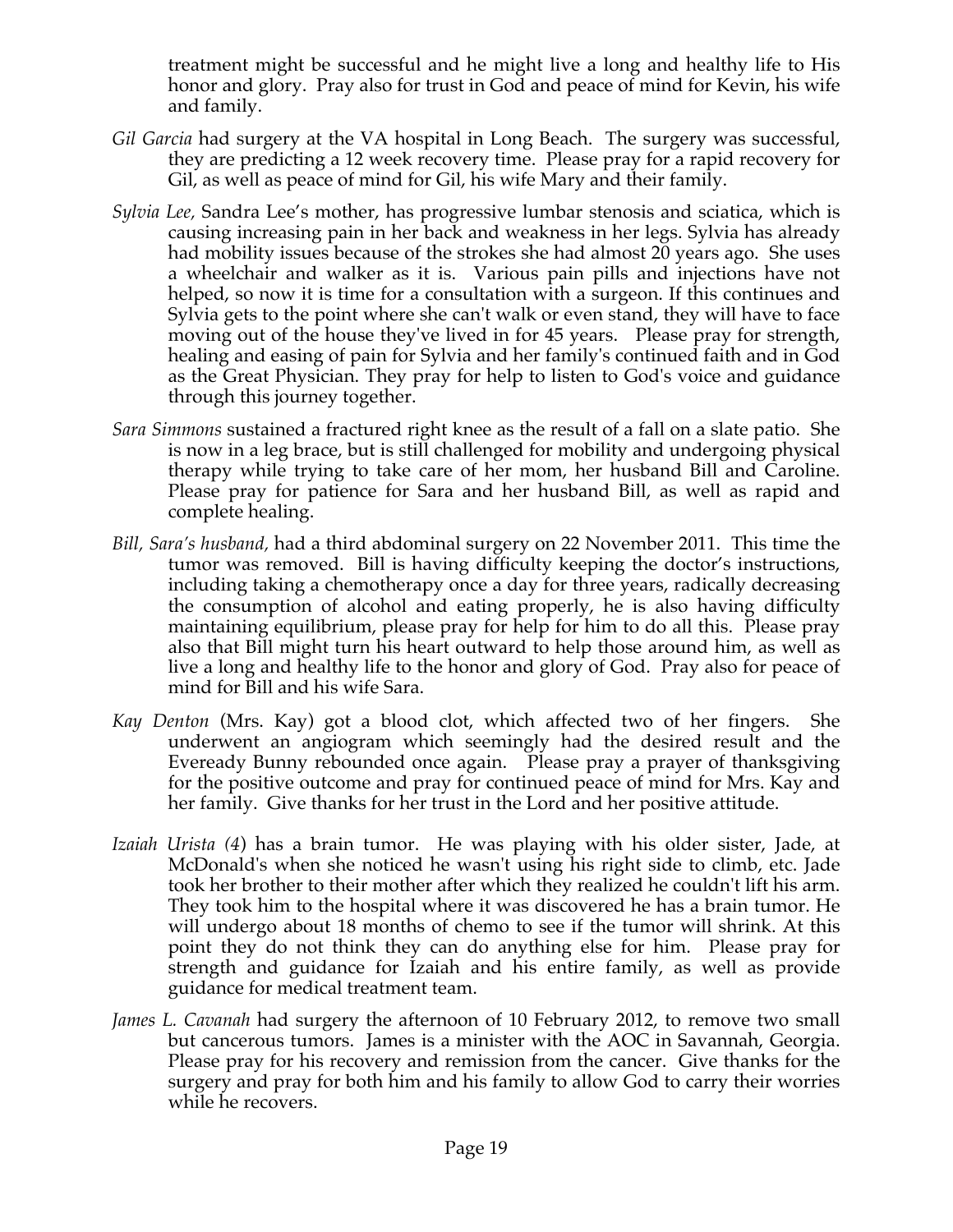- *Dotty Valkenaar* had successful surgery for a shoulder ligament problem on 28 February 2012. Physical therapy seems to be working, but is painful. Please pray for continued recovery and peace of mind through trust in God for Dotty and Lew, her husband, as well as their entire family.
- *Morris Martin, 91,* has had multiple bouts of pneumonia and lost his ability to swallow; he is still trying to regain his ability to swallow. We are very thankful Morris was released home from the nursing home after gaining strength and getting his blood sugar under control. Towards the end of June, he was doing very poorly and it was looking bad. But, he did not give up and on Independence Day he did three rehabs and two walks. Never, never, never, never give up! Pray for continued gain of strength and peace of mind for Morris and his family, in particular his son Paul. Pray for his trust in our Lord and for both him and his family to let God carry their worries while he recovers.
- *Steve Sundberg* had a heart attack after Easter. After some time, the medical team treating him decided he was not a candidate for stents and a five-way heart bypass was performed the week of 6 June 2011. Please pray for his complete recovery and for his three children and family who are very worried about him, pray also for his trust in our Lord and for both him and his family to let God carry their worries while he recovers.
- *Matt Alcantara*, age 15, has Osteosarcoma (bone cancer), a very rare and often lethal form of cancer with limited treatment options. This is a disease that is about 90 percent fatal in a couple of years. He has no hip joint on one side, but he walks and swims! Courage? Guts? You bet! Matt just came back from his what is now every four month bone scan – CLEAN! Thanks be to God for the way things have gone. Thanks also for the great faith of Matt and his entire family. Their faith and trust is a wonderful example for each and every one of us. But, now is not the time to stop praying. Actually, it never is the time to stop praying!
- *Judith Clingwall*, is afflicted with Multiple Sclerosis (MS). She is currently in Laurel Place, an extended care facility in Surrey, British Columbia. Judith's condition has worsened recently. She is no longer able to stand, in fact she has a lot of trouble sitting upright. Judith is depressed and wants to go home to watch her birds, which given everything seems unlikely at present. Please pray for her to take an active part in her own life, for her strength, peace of mind, trust in God and remission of the disease so she might return home to her family. Pray also for strength for her husband Martin as he deals with all the problems and stress of Judith's situation.
- *Becky Madden* is paralyzed from the neck down as the result of a tragic shooting accident. Her husband is doing his best to take care of her; it is hard and he is learning the best he can. Please pray for further recovery for Becky, as well as strength and guidance for her husband.
- *Betty Macauley,* Tim's mom, fell and cracked her hip. The surgeons were able to put a pin in the hip. She made it home after a week of rehabilitation, which is a good sign. She is now walking with the aid of a walker around the house and wheelchair when out side of house. Tim says she is tough and hanging in there, considering she was 92 in June. Please pray for her to keep a good attitude and most important for trust in God to keep her moving while she is here.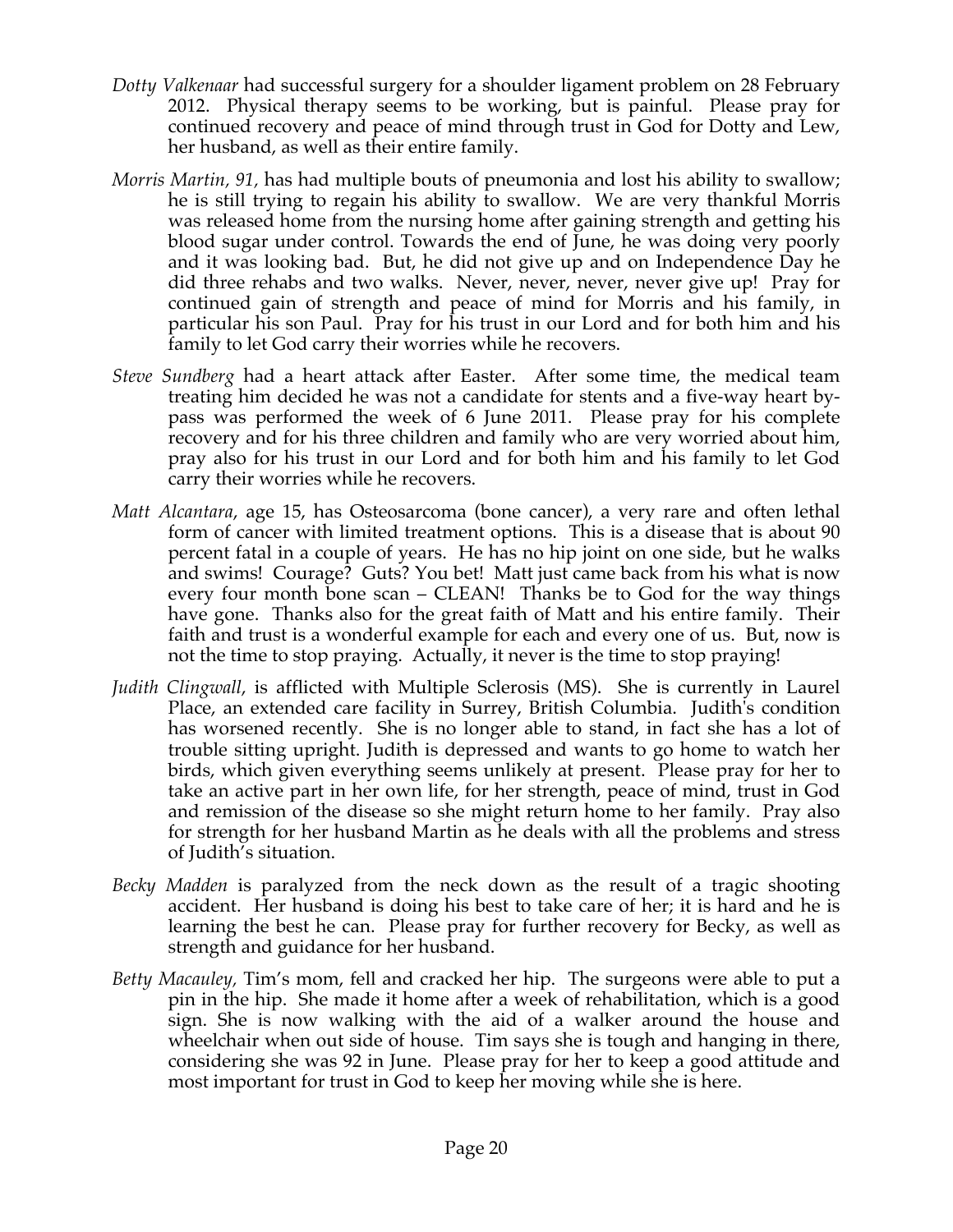- *Lauralee* underwent a lumpectomy on Friday after Thanksgiving. A further anomaly has been discovered and she had additional preventative radiation treatment. Please pray for a complete remission of the cancer. Pray also Lauralee will maintain her great attitude and trust in God.
- *Vince (age 15),* reoccurrence of Osteosarcoma, recent testing found a nickel sized tumor in his lungs. The doctors are consulting with a specialist in Houston. Please pray for guidance for the medical team and for peace of mind for Vince and his family.
- *Obra Gray* continues to take day by day. Please continue to keep Obra in your prayers, and give him the strength of knowing the Lord is with him and will never forsake him. Obra needs security of what lies ahead of him, and only the Lord can grant the solace to answer his prayer.

#### *Guidance*

*Sara* asks that you pray for guidance for her as she deals with the stresses of her family and life. Pray that she can separate those things which she can affect from those things which she cannot and give her grace to accept that she cannot do everything and can only change those things within her control.

*Jacquie* to open her heart to God and accept His Love and Grace.

*Hap* and *Ryan* both ask you to pray they might be able to trust God will help them make the right decisions at the right time and not to worry uselessly, to change those things they can change, accept those things they cannot change, sleep well to be able to do the correct things with a clear head and that they will open their hearts to the Holy Ghost.

# *Armed Forces & Contractors*

Airman Donny Patton (Kadena AB, Japan), Jordan (USMC – 29 Palms), Trevor (USAF - KC-10 Boom Operator), Trevor (USN – Whidbey Island, EF-18 Pilot), Kurt Thomas (USN – Guam)

#### *Persecuted*

Around the world, Christians are under attack, not only in the Muslim world, but from Hindus and others in India. Also, they are under continual attack in the name of "Separation of Church and State" in the western world, as it becomes actively atheist or pro-devil buddy. Please pray for God's guidance and protection for all persecuted Christians and those around them.

# *Various Special Requests*

- We ask that you pray, please ask God that the Holy Ghost might give you insight into how you might make the lives of your friends and family better. Remember helping others is not just those who you don't know!
- Please join us in praying that the *Free Teen Guitar Class* will be continue to be an opportunity for God to work in the lives of the kids and their families. Please ask God to guide the class to new opportunities to make Him known to others. Help us to let the love of our Lord shine through us into their lives, putting Him first, so that He might enter in to their hearts and lives.

# *Question that only you can ask*

What would you like to know about our history, what we believe, what we do or how we operate? Hap is looking for material for the continuing education class and *Thought*